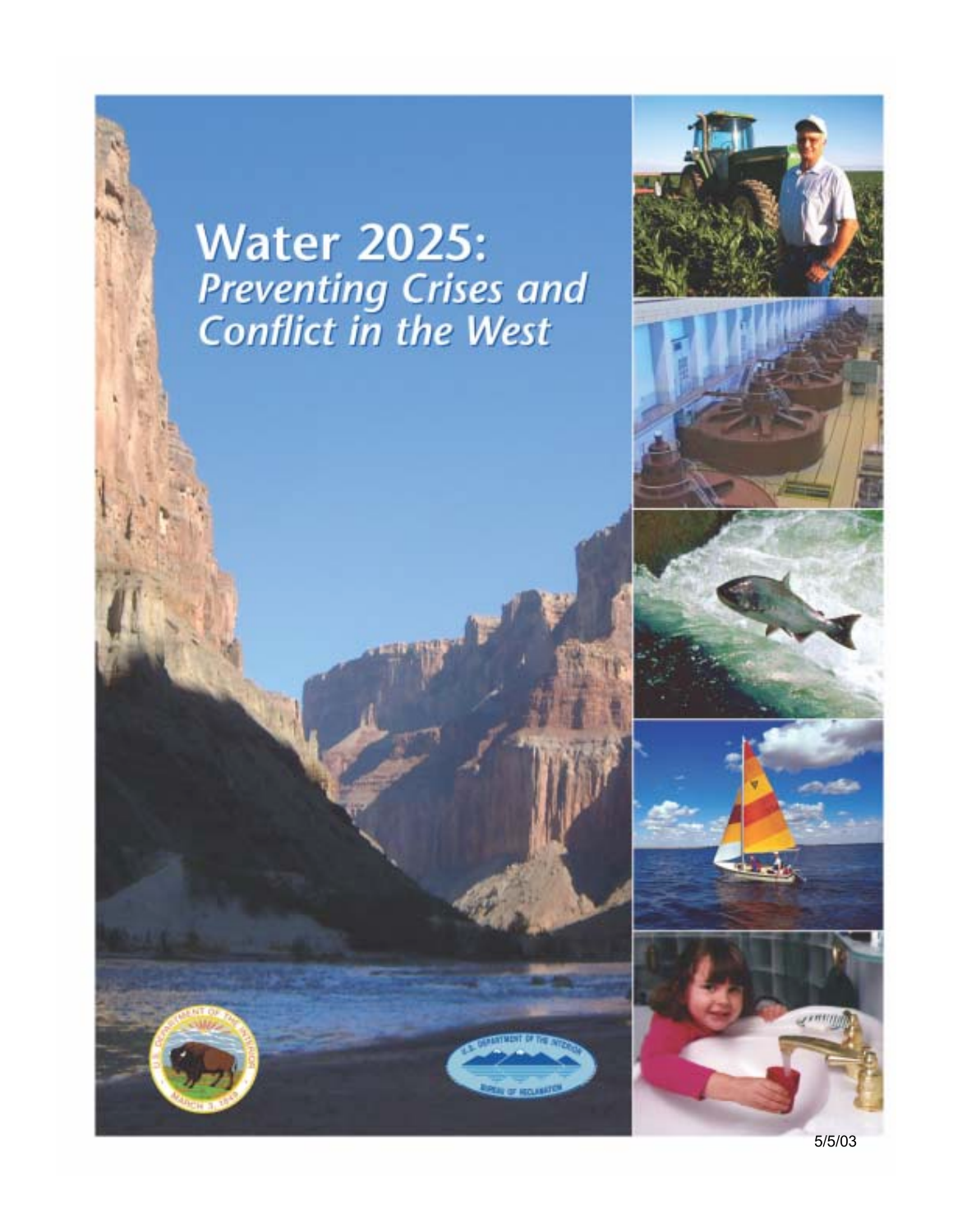## **Water 2025: Preventing Crises and Conflict in the West**

**W**ater is the lifeblood of the American West and the foundation of its economy. More than a century ago, American pioneers began harnessing the water of the West, opening vast new lands for settlement and development. Today, the American West is the fastest growing region of the country. Water is its scarcest resource.

Water 2025 is intended to focus attention on the reality that explosive population growth in western urban areas, the emerging need for water for environmental and recreational uses, and the national importance of the domestic production of food and fiber from western farms and ranches are driving major conflicts between these competing uses of water.

**Today, in some areas of the West, existing water supplies are, or will be, inadequate to meet the water demands of people, cities, farms, and the environment even under normal water supply conditions.** 

Water 2025 recognizes that state and local governments should have a leading role in meeting these challenges, and that the Department of the Interior should focus its attention and existing resources on areas where scarce federal dollars can provide the greatest benefits to the West and the rest of the Nation.



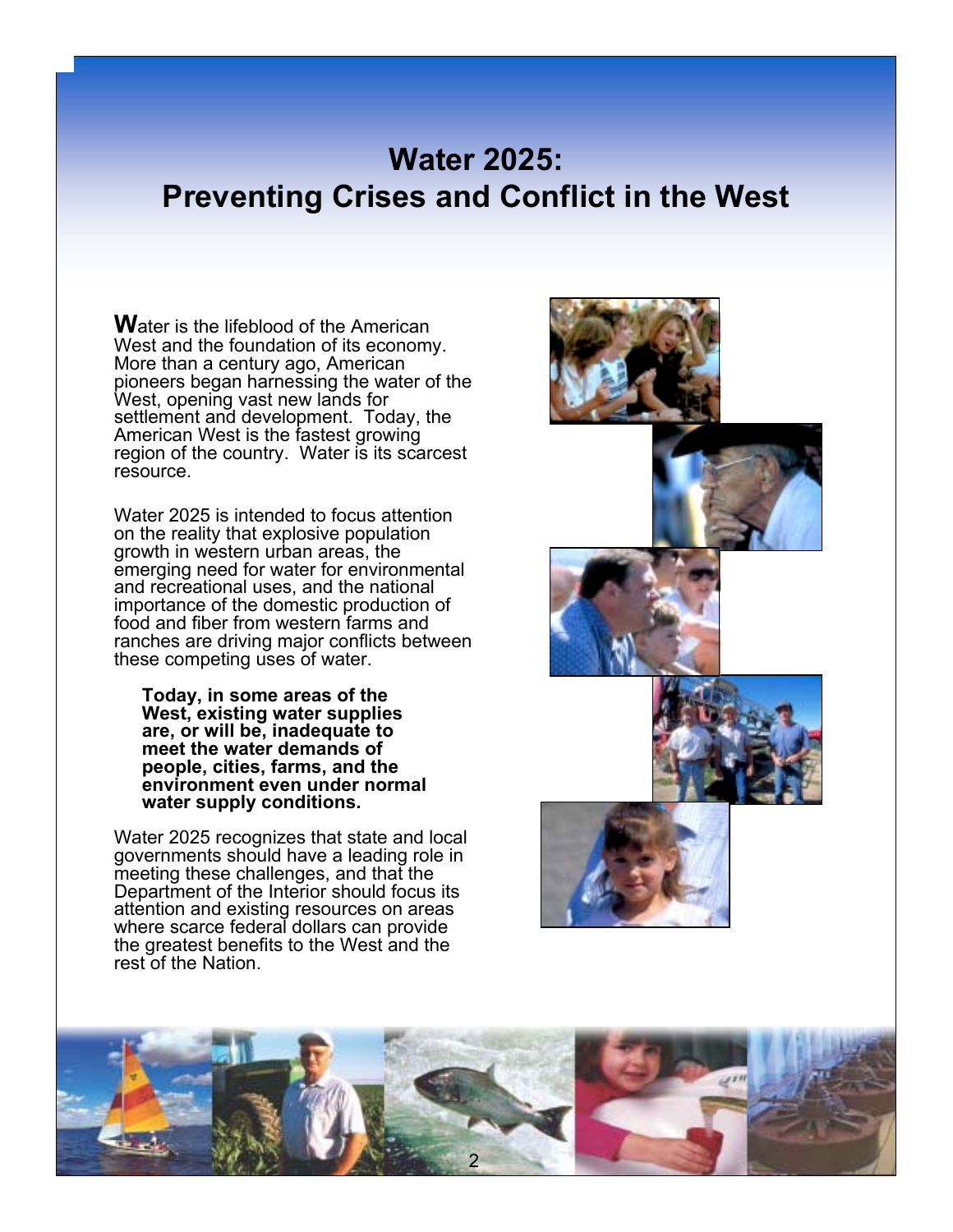## **Water 2025: Preventing Crises and Conflict in the West**

**W**ater 2025 has two purposes. First, it provides a basis for a public discussion of the realities that face the West so that decisions can be made at the appropriate level in advance of water supply crises.

Second, Water 2025 sets forth a framework to identify the problems, solutions, and a plan of action to focus the conversation as the Department of the Interior works with states, tribes, local government, and the private sector to meet water supply challenges. This framework includes:

**◆ Six principles** to guide us as we address systemic water problems.

**A Five realities** that drive water crises.

◆ **Four key tools** to help us proactively manage our scarce water.

#### **The Six Principles**

!Solutions to complex water supply issues must recognize and respect state and federal water rights, contracts, and interstate compacts or decrees of the United States Supreme Court that allocate the right to use water.

**Existing water supply** infrastructure must be maintained and modernized so that it will continue to provide water and power.

!Enhanced water conservation, use efficiency, and resource monitoring will allow existing water supplies to be used more effectively.

!Collaborative approaches and market based transfers will minimize conflicts between demands for water for people, for cities, for farms, and for the environment.

**Research to improve water** treatment technology, such as desalination, can help increase water supplies in critical areas.

**Existing water supply** infrastructure can provide additional benefits for existing and emerging needs for water by eliminating institutional barriers to storage and delivery of water to other uses while protecting existing uses and stakeholders.

Since 1866, federal water law and policy has deferred to states in the allocation and administration of water within their boundaries. This policy will be honored and enhanced by Water 2025.

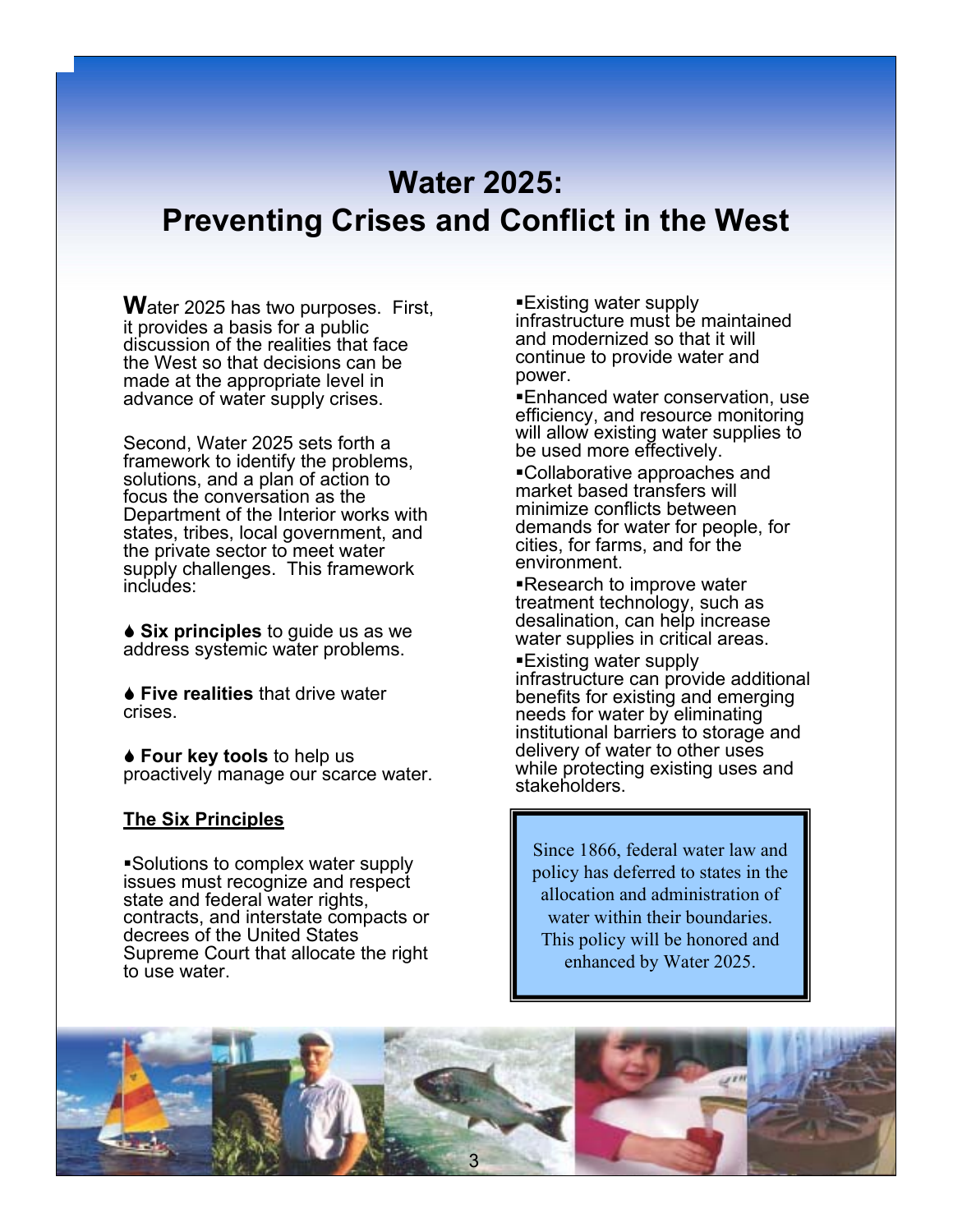## **Water 2025: Preventing Crises and Conflict in the West**

**W**ater 2025 does not pretend to be a complete solution to the complex water needs of the West.

Principles of federalism and fiscal realities make it clear these decisions cannot and should not be driven from the federal level. Instead, they should be based on local and regional support.

Water 2025 is a commitment by the Department of the Interior to work with states, tribes, local governments and the public to address the realities of water supply challenges in the West.

**The Bureau of Reclamation's Fiscal Year 2004 budget requests \$11 million for the Western Water Initiative, the first step in laying the foundation for addressing current and future water needs.**

Implementation and enforcement of the federal Endangered Species Act is far more effective if a water supply crisis is avoided through collaborative efforts than through lengthy litigation or managing water supply issues on an emergency basis.

#### **The Five Realities**

**F**ive interrelated realities of water management are creating crises in important areas in the West. These realities are:

- ï**Explosive population growth**
- **Water shortages exist**
- ï**Water shortages result in conflict**
- ï**Aging water facilities limit options**
- ï**Crisis management is not effective**

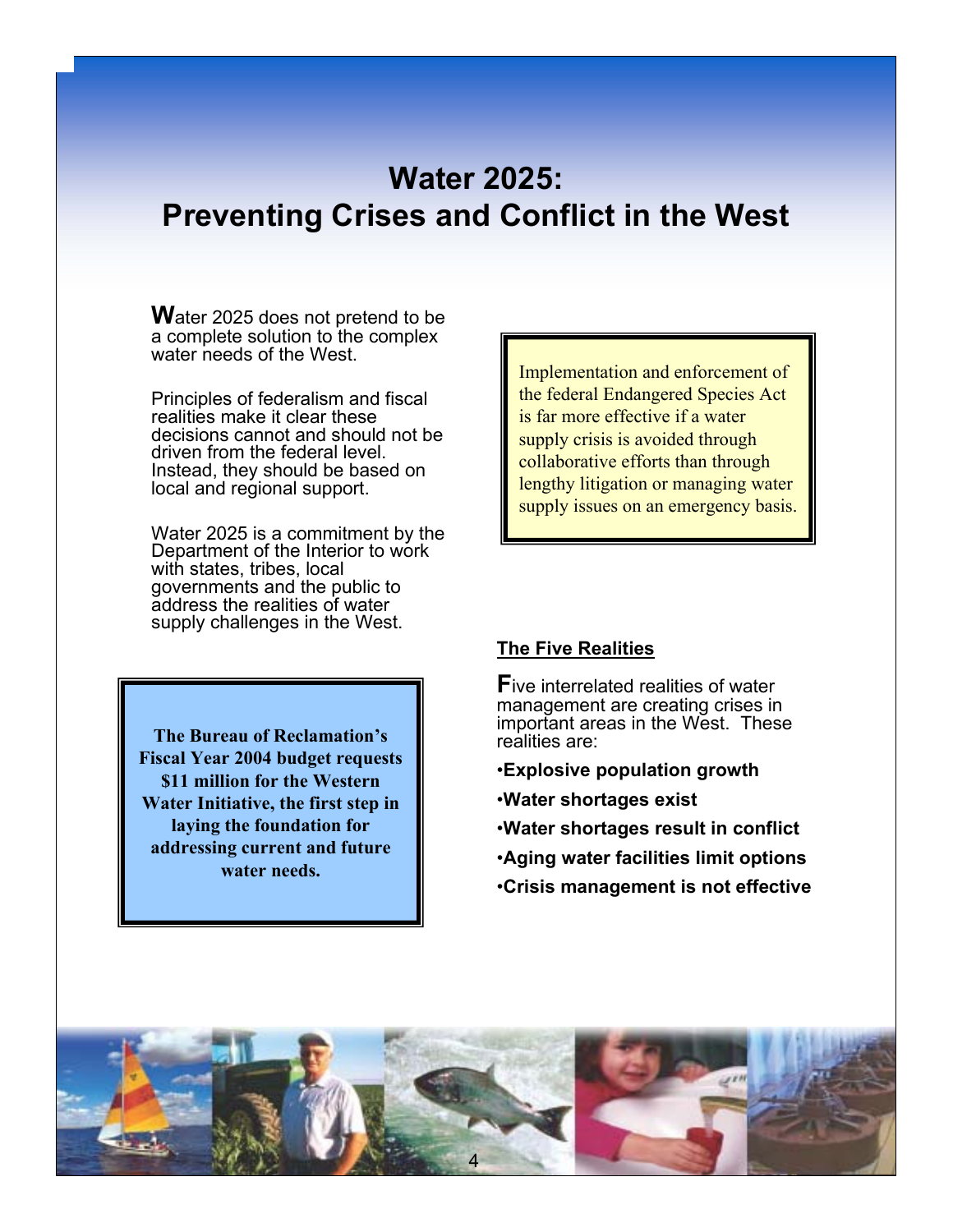## **Reality Number 1: Explosive Population Growth in Arid Areas**

**E**xplosive population growth is occurring in areas where water supplies are limited and the demand for water is increasing.



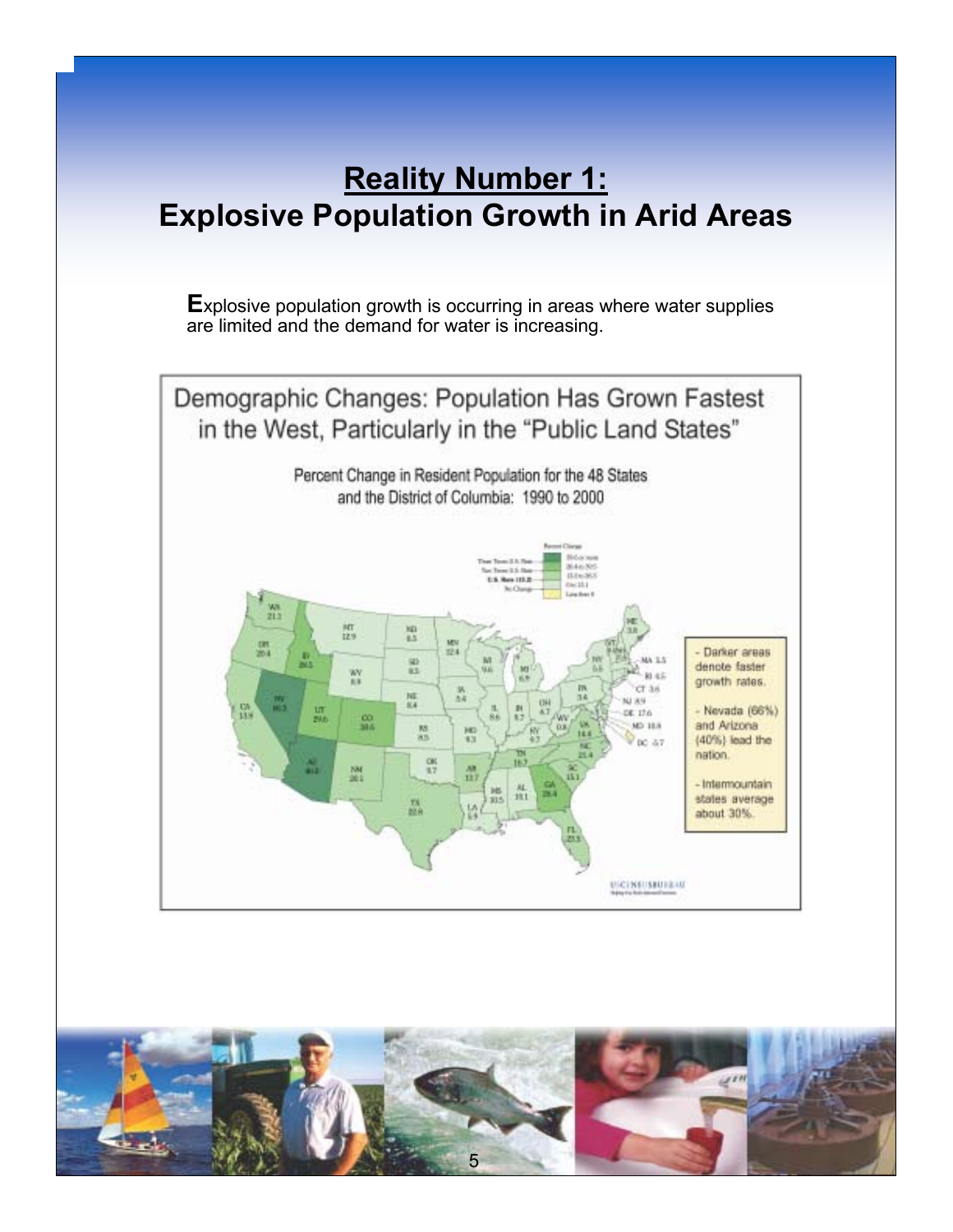## **Reality Number 1: Explosive Population Growth in Arid Areas**

**U**rban growth in the West presents water management challenges that must be met if we are to avoid bitter conflicts that may have significant adverse social, economic, and environmental impacts.



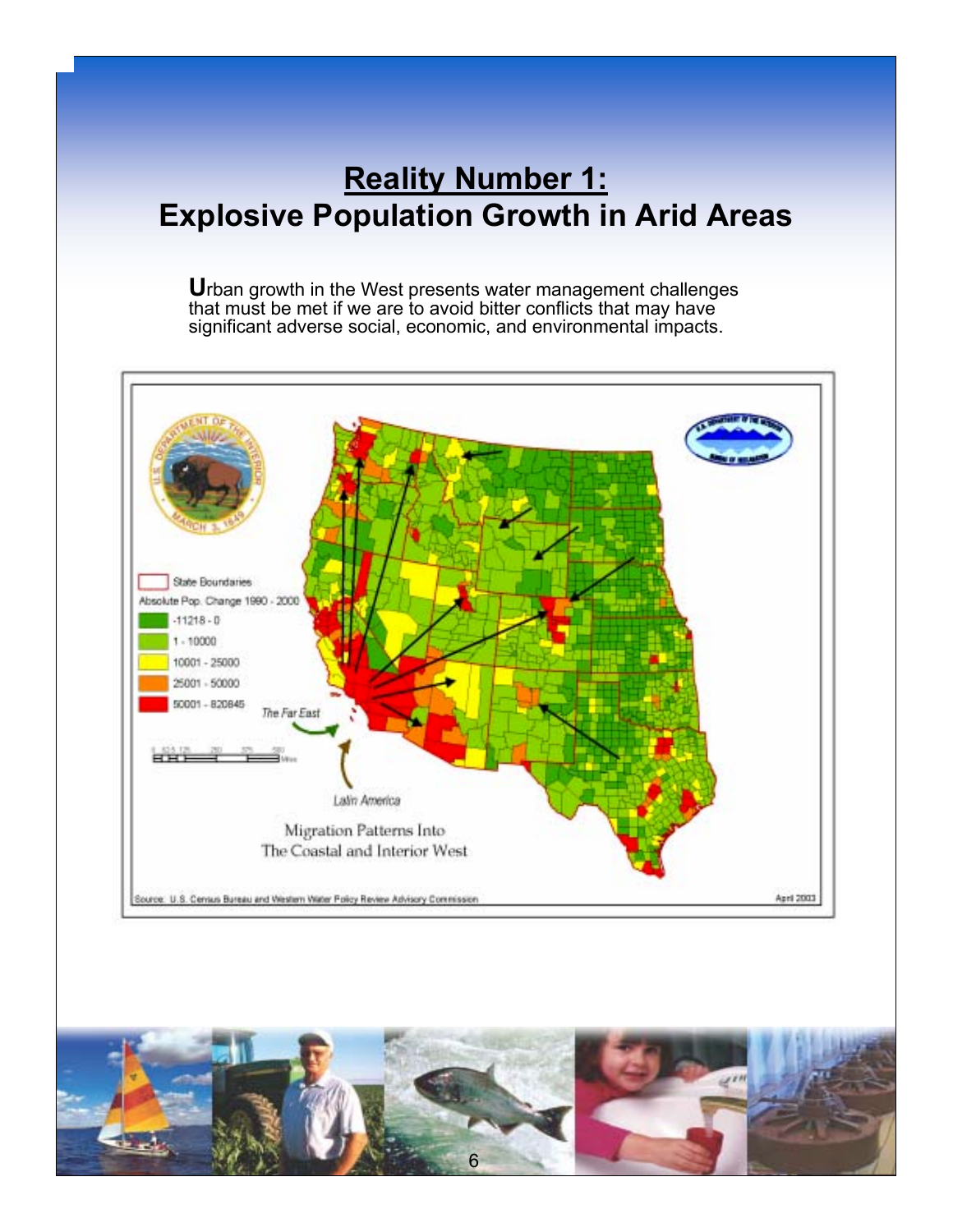## **Reality Number 1: Explosive Population Growth in Arid Areas**

**S**ome areas in the Western United States receive less than one-fifth of the annual precipitation that other areas of the country enjoy. Adding explosive urban growth to existing uses in these areas increases pressure on a limited  $resource - water$ .



Source: USDA-NRCS: http://www.the.rece.usda.gov/prism.ttm/

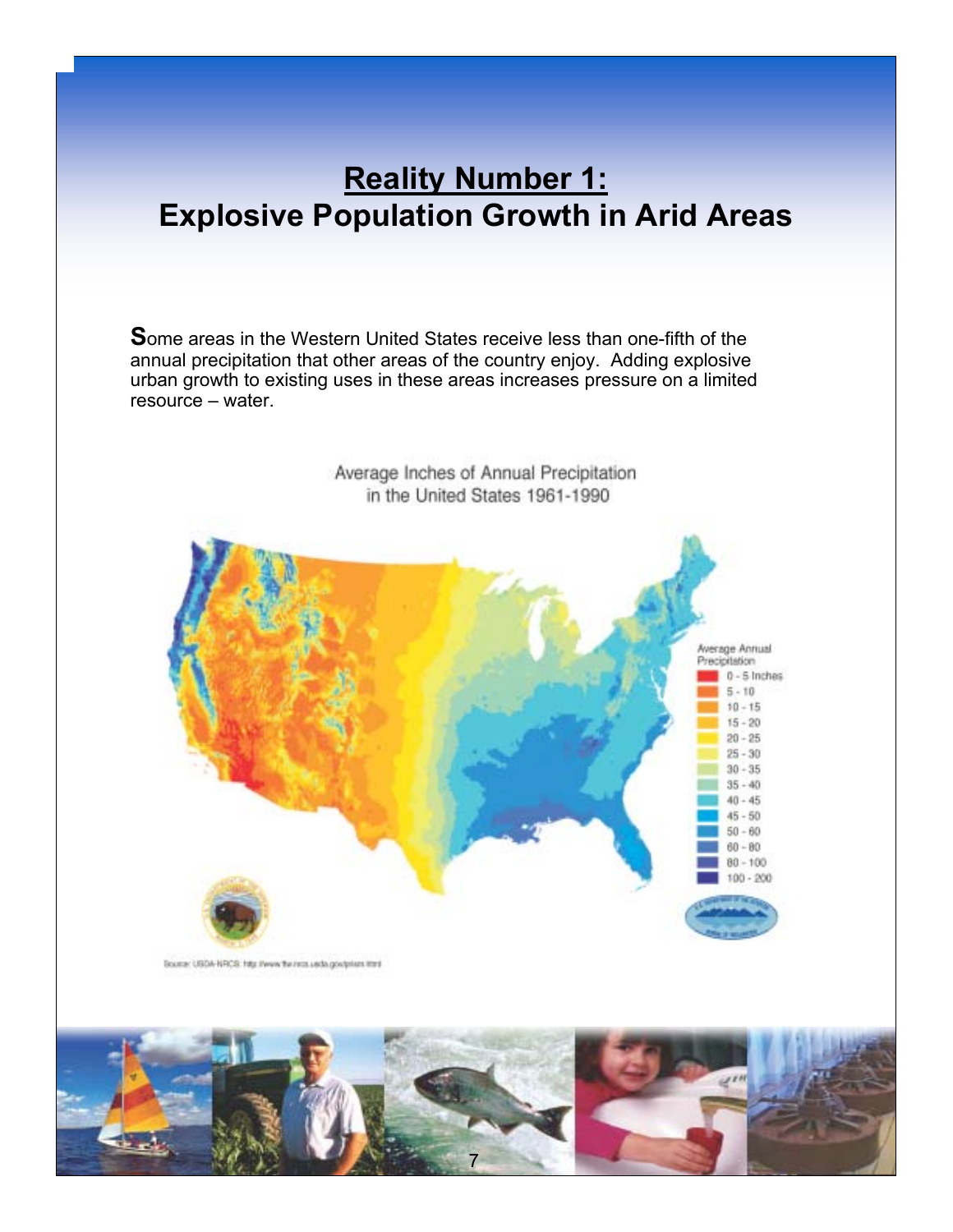## **Reality Number 2: Existing Water Supplies are Inadequate**

**I**n some areas the water supply will not be adequate to meet all demands for water even in normal water years. Inevitable droughts merely magnify the impacts of water shortages.

Severe droughts can have dramatic effects. During 2002:

• Rainfall in the Colorado River basin was the lowest in recorded history.

• Rio Grande flows in New Mexico were at 13 percent of normal; Elephant Butte Reservoir held only 19 percent of its capacity, the lowest water level since the dam was built in the early 1900s.

•Boise, Idaho, had one of its driest calendar years on record.

**Extended drought and a reduced water** supply have placed a great strain on the communities in the Lower Rio Grande.

However, the potential for conflict over water supplies is no longer defined by drought events.

*Water supply and management issues are becoming increasingly important as the demand on existing supplies continues to grow. Increasing populations in many areas, combined with increasing demand for water for recreation, scenic value, and fish and wildlife habitat, have resulted in conflicts throughout the country, especially in the arid West.* 

Congressional Research Service report for Congress, "Water Resource Issues in the 107th Congress," by Betsy Cody and H. Steven Hughes, January 16, 2001

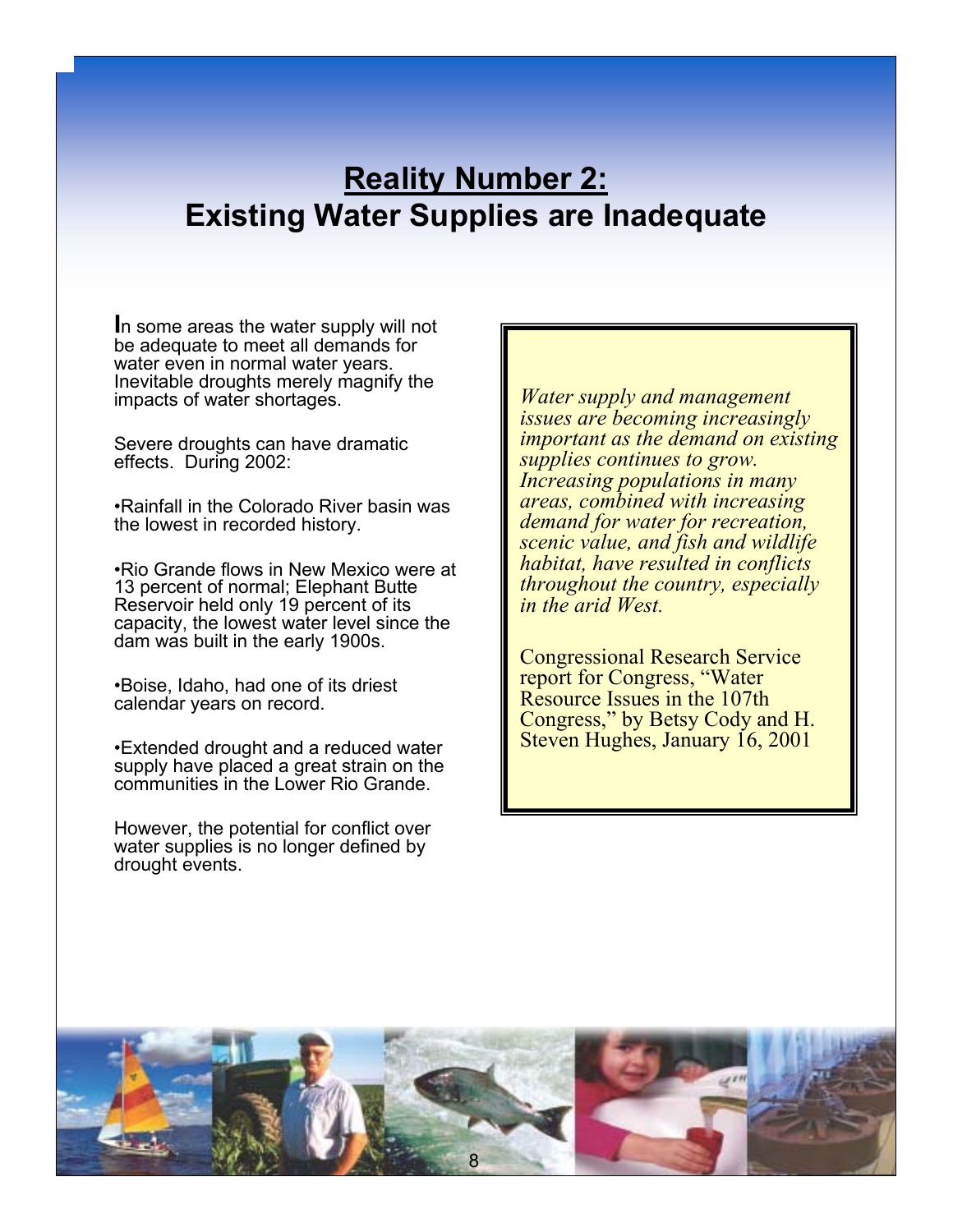## **Reality Number 2: Existing Water Supplies are Inadequate**

**I**mproved water management requires knowledge of basin-specific problems. The Bureau of Reclamation prepared an analysis of potential water supply crises and conflicts by the year 2025. This analysis is based on a combination of technical and other factors, including population trends and potential endangered species needs for water. The Department of the Interior intends to seek extensive input from states, tribes, and the public on this analysis and expects that it will be revised and improved through this effort.



**A**s a part of Water 2025, the Department of the Interior will use all available tools that have a demonstrated capacity to address potential water supply crises.

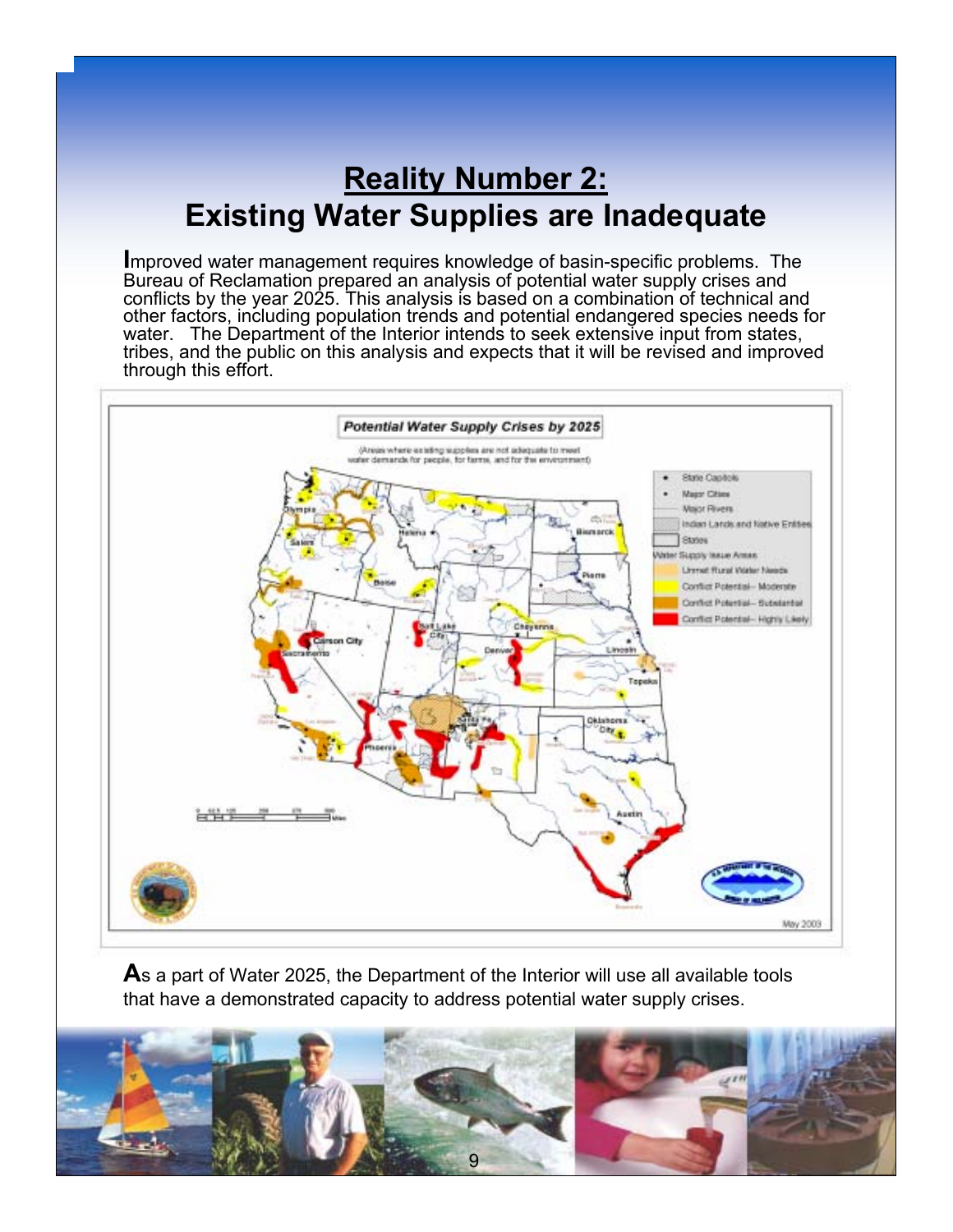## **Reality Number 3: Over-Allocated Water Supplies Can Cause Crisis and Conflict**



A sign from Klamath Basin crises

**R**ecent crises in the Klamath River and Middle Rio Grande basins -- where farmers, cities, Native Americans, fish and wildlife all were impacted by the water shortages -- vividly demonstrate the consequences of failing to address competing demands of people and

the environment for a finite water supply. The Nation cannot afford repeated water crises. The social, economic, and environmental consequences of water supply crises are too severe.



A dry Middle Rio Grande riverbed

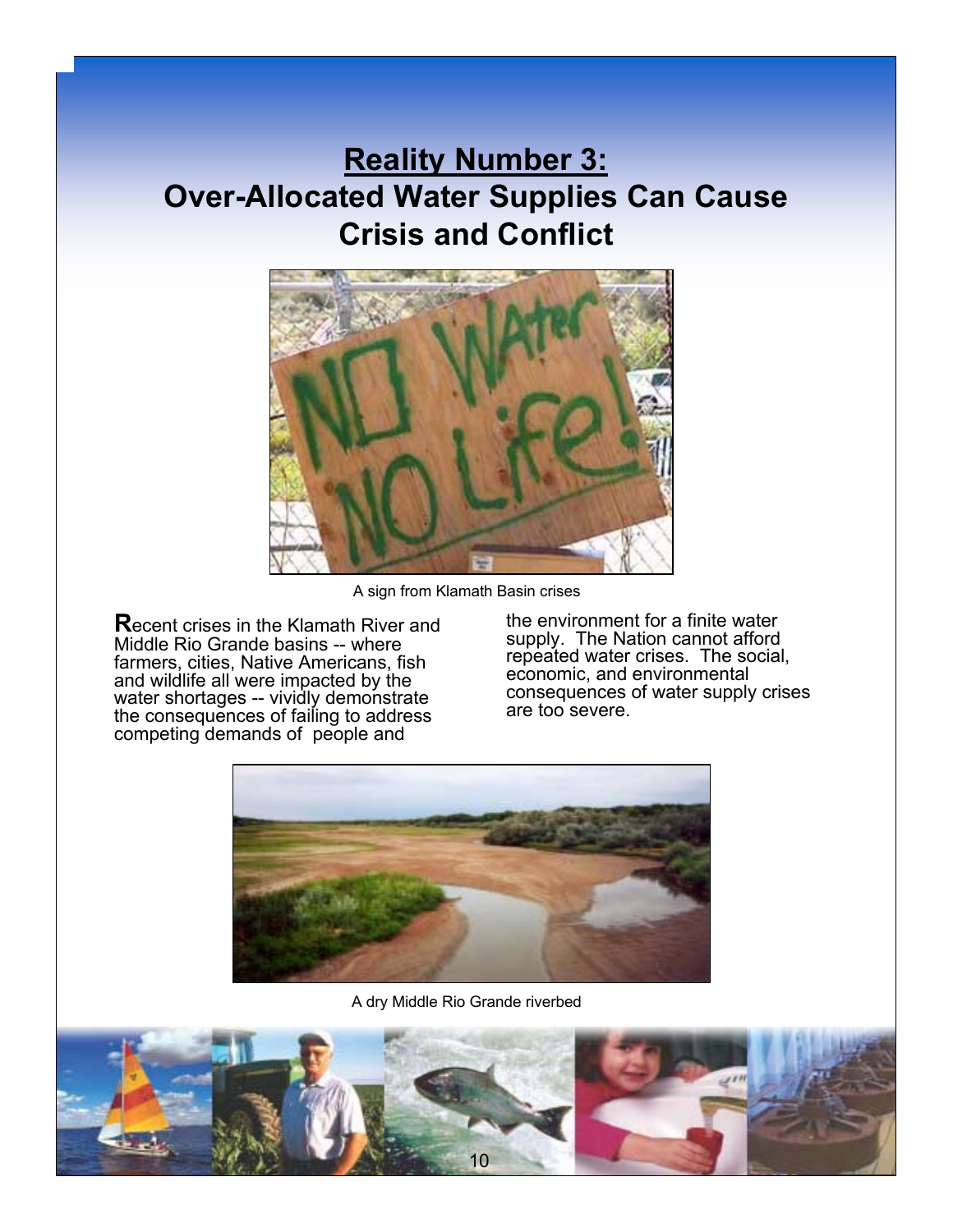## **Reality Number 4: Aging Water Facilities Limit Management Options**

**M**ost of the federal infrastructure that manages the finite usable water supply in the West is approaching 50-60 years of age, and some facilities are almost a century old.



Aging irrigation water control structure

Beginning in the early 1900s, the federal government built many of the water storage and delivery facilities in the arid West to develop water supplies for a growing and expanding United States.

These systems - the visions of past water use pioneers - created vast areas of irrigated agriculture,

harnessed the power of falling water to produce energy, and allowed cities to flourish.

Many water supply facilities today in the West continue to use 19th century technology to attempt to meet 21st century problems.

In some instances, canals can lose up to 50 percent of their irrigation water through seepage.

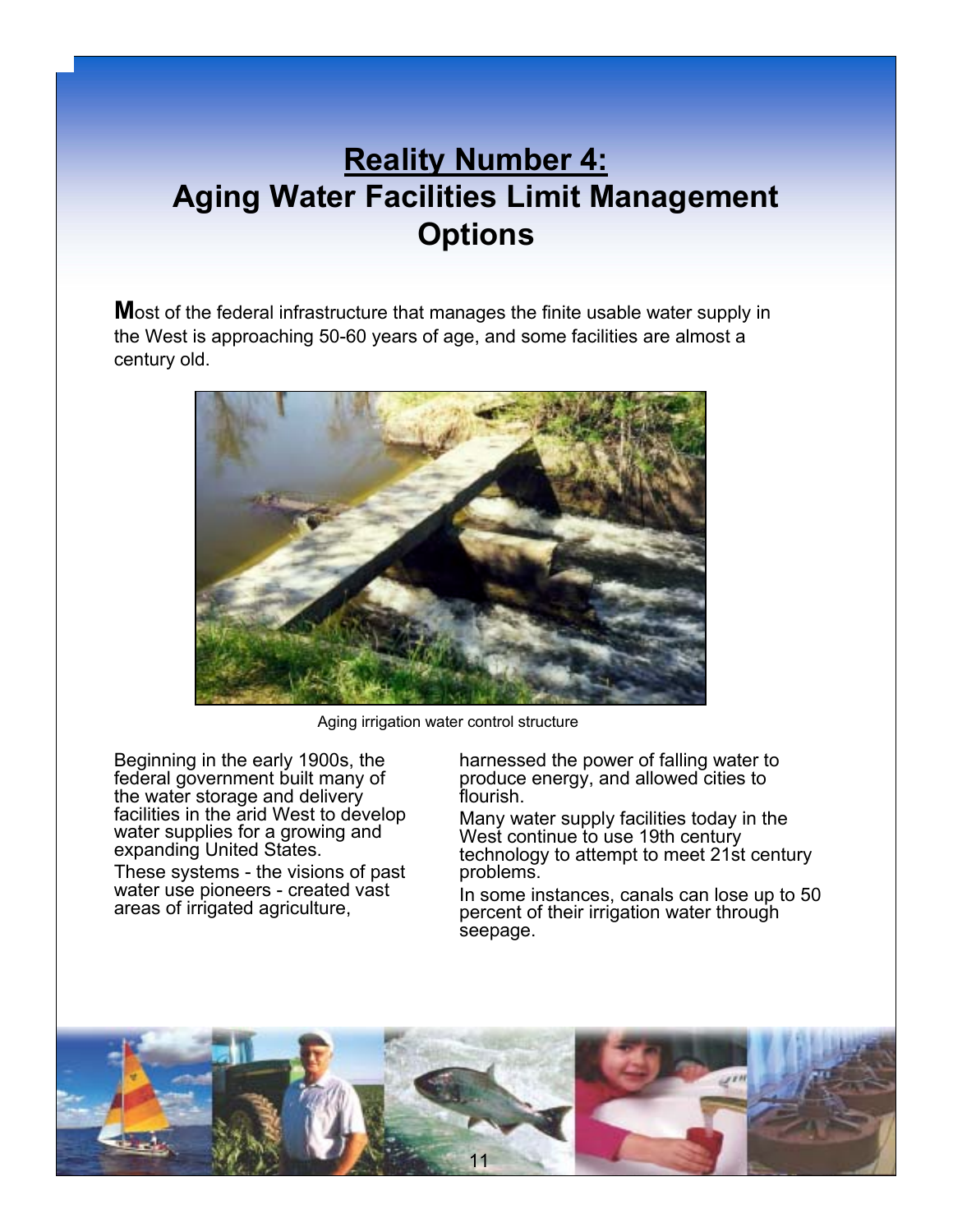## **Reality Number 5: Crisis Management is Not Effective**



**C**risis management is not an effective solution for addressing long-term, systemic water supply problems.

Congress, states, tribes, and interested citizens have over the years sought to define and refine water policy in the West. Many studies and other processes have assessed these issues at a conceptual level. Collectively, these studies would fill entire rooms. However, in reality, the options for addressing water supply crises are fairly well known and understood. In the long run, shortages in water quantity can be met only by increasing efficiency of existing uses, transfers of water between uses, reducing or eliminating existing water uses, the development of alternative sources of water such as desalination, or by storing additional water in wet years for use in dry years.

Public and policy-level attention to water supply issues in drought conditions tends to disappear as soon as rain (or snow) relieves the drought. But drought is only a magnifier of the larger problems associated with rapid population growth and environmental demands for water in areas where water supplies are already overallocated.

Water 2025 is intended to focus sustained attention on measures that can be put in place before extended drought or other pressures push communities toward divisiveness and conflict.

Simply put, the West has developed to the point that the social, economic and environmental consequences of water supply crises are no longer a local or regional issue. These crises now affect economies and resources of national importance.

Conflict can be minimized or avoided when potential water supply crises are addressed in advance by local and regional communities.

Mere plans or endless processes are not a substitute for decision making, and can have the unintended and adverse effect of delaying action until a potential crisis becomes a reality.

In some areas of the West, communities are already implementing water banks, voluntary transfers between existing users, and water conservation measures to address potential water supply crises in advance.

![](_page_11_Picture_10.jpeg)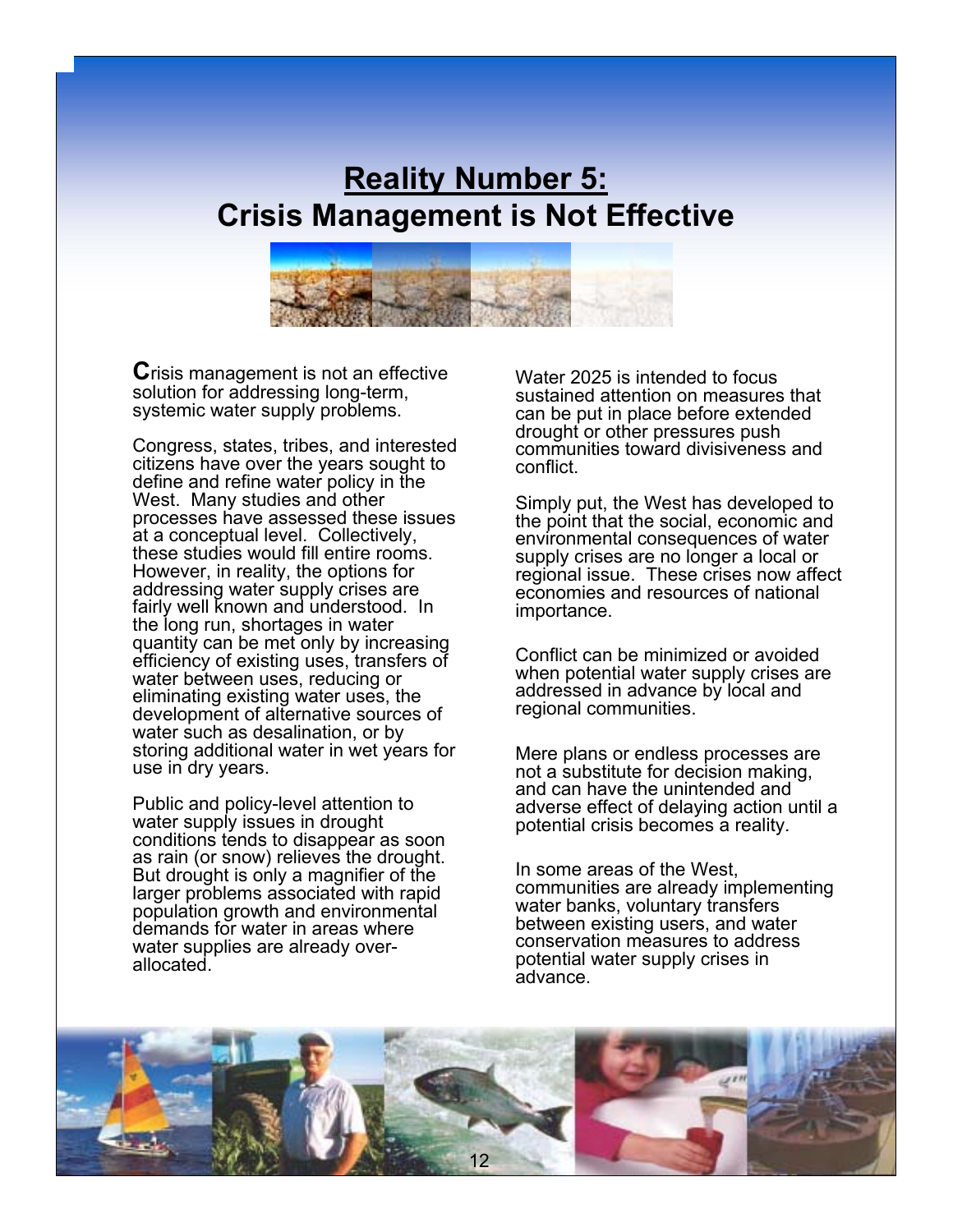## **Meeting the Challenge**

![](_page_12_Picture_1.jpeg)

![](_page_12_Picture_2.jpeg)

#### **Four Key Tools to Prevent Water Crises**

Water conflicts can have serious social, economic, and environmental impacts. Through Water 2025, the Department of the Interior identifies four key tools to help prevent future conflict and crises over water in the West.

- **1. Conservation, Efficiency, and Markets**
- **2. Collaboration**
- **3. Improved Technology**
- **4. Remove Institutional Barriers and Increase Interagency Coordination**

![](_page_12_Picture_9.jpeg)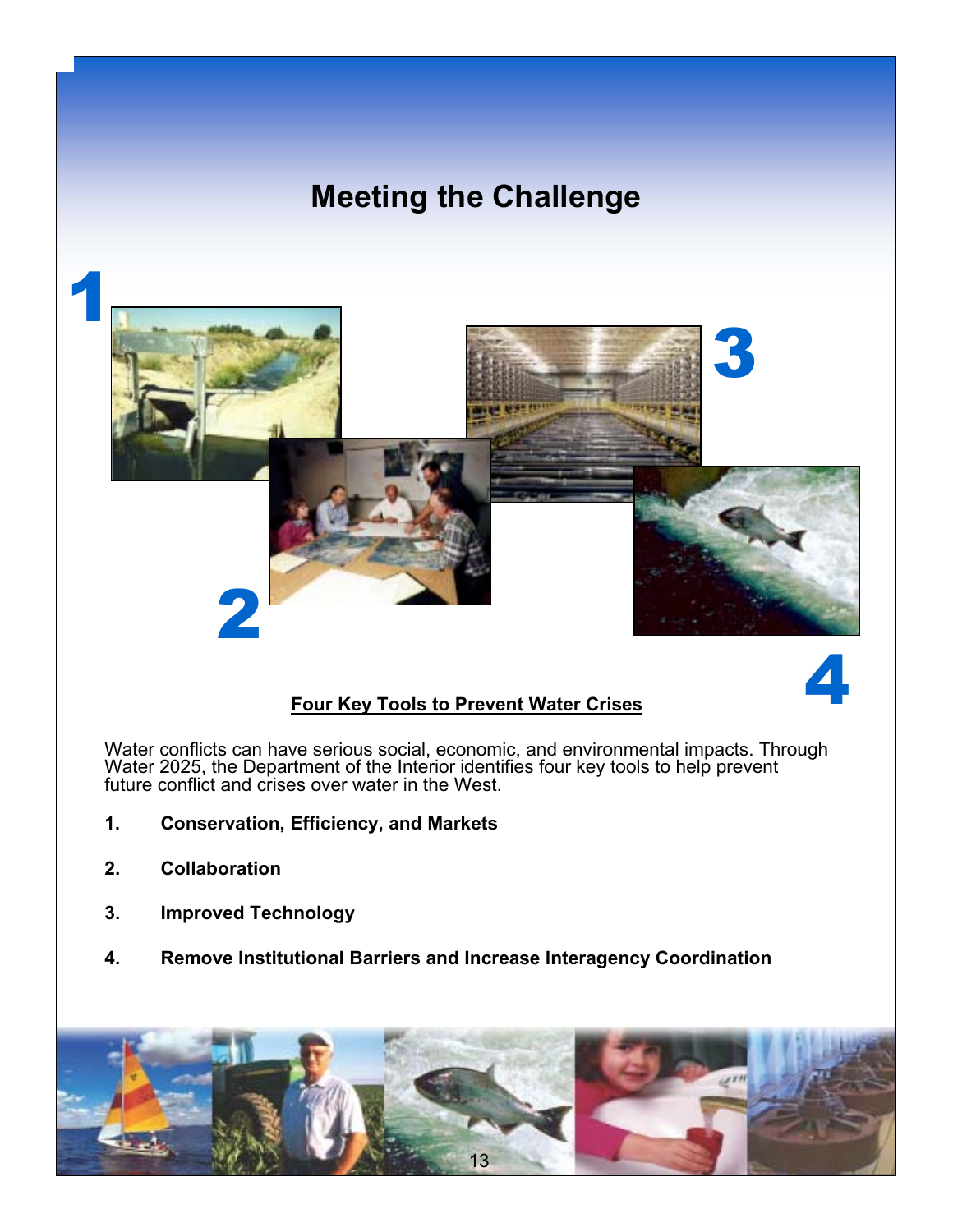1 **I**n many cases, implementation of new water conservation and efficiency improvements through cooperative partnerships will result in an increased ability to meet otherwise conflicting demands for water.

Most irrigation delivery systems were built in the early 1900s and remain virtually unchanged today. These irrigation delivery systems can be modernized and retrofitted with new water management technologies. Water districts can install costeffective water management technologies, using low-cost solarpowered components that allow remote water measurement and operation of deliveries through irrigation delivery systems. The initial investment in these systems, though significantly less than in the past, can still be burdensome to many water delivery organizations.

♦ The Department of the Interior will work with partners to retrofit and modernize existing facilities to

![](_page_13_Picture_4.jpeg)

Modernized Canal Structure

accomplish improved water management through the use of new technologies.

For example, with Reclamation's assistance, irrigation districts have installed automated control and remote water measurement structures

 $\checkmark$  In Idaho's Payette Valley, nine irrigation districts and canal companies within the Payette River Water District have automated 29 control structures, installed more than 30 remote water monitoring and measurement devices, and modified a large dam on the river. These improvements provided just enough additional operational water storage to vastly improve the efficiency of river operations.

![](_page_13_Picture_9.jpeg)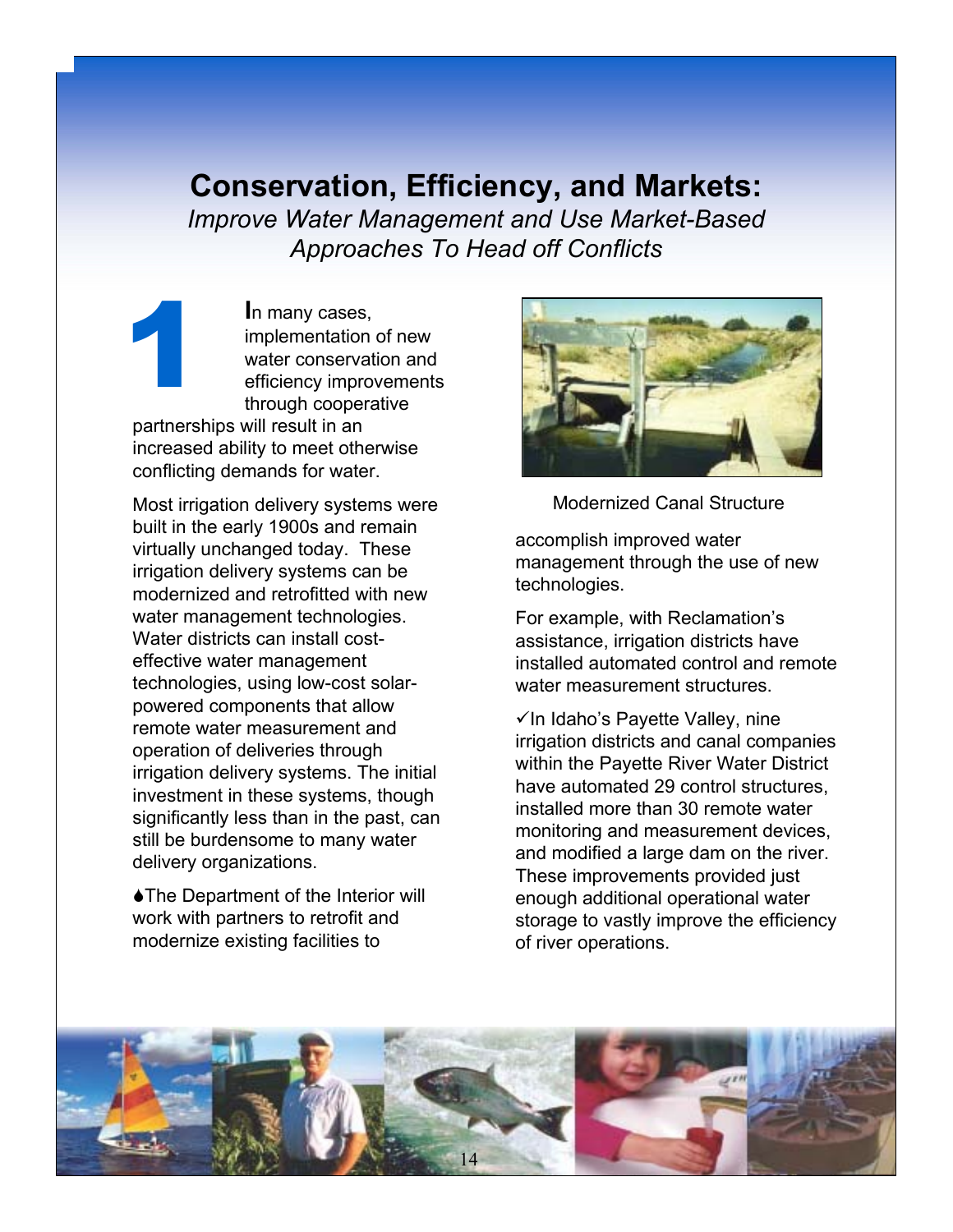"SCADA (Supervisory Control And Data Acquisition) systems allow river managers to remotely monitor and operate key river and canal facilities on a real-time basis. Individual stations can be set to monitor river levels or flow rates continuously. In addition, Reclamation and water district managers can respond to daily water management needs and emergencies in a timely fashion by controlling pump and canal facilities remotely. The cost of this high-tech equipment was once thought to be out of reach for most irrigation delivery entities, but today has become more affordable. However, less than 20 percent of irrigation water delivery systems currently use this technology.

♦ Reclamation's research has shown that for every \$1 spent on canal modernization (such as rehabilitating canal gates), an expected return of \$3 to \$5 in conserved water can be achieved.

 $\sqrt{2}$  For every \$1 spent on maintaining an existing canal lining, a return of up to \$10 in conserved water can be achieved.

 $\checkmark$  Canal-lining technologies can minimize seepage losses at a reasonable cost.

 $\checkmark$  More than 30 test sections have been constructed in several irrigation districts throughout the Pacific Northwest. Canals in central Oregon have reduced seepage losses by up to 50 percent.

![](_page_14_Picture_6.jpeg)

Installing canal lining technologies

!Most irrigation water delivery canals in the West are currently unlined. Water savings and corresponding increases in available water supplies from installation of canal lining technologies could be significant as a whole.

 $\checkmark$  Reclamation is providing funding and technical assistance to state and local agencies and water districts in the Klamath basin area to conserve existing water through the lining of canals.

![](_page_14_Picture_10.jpeg)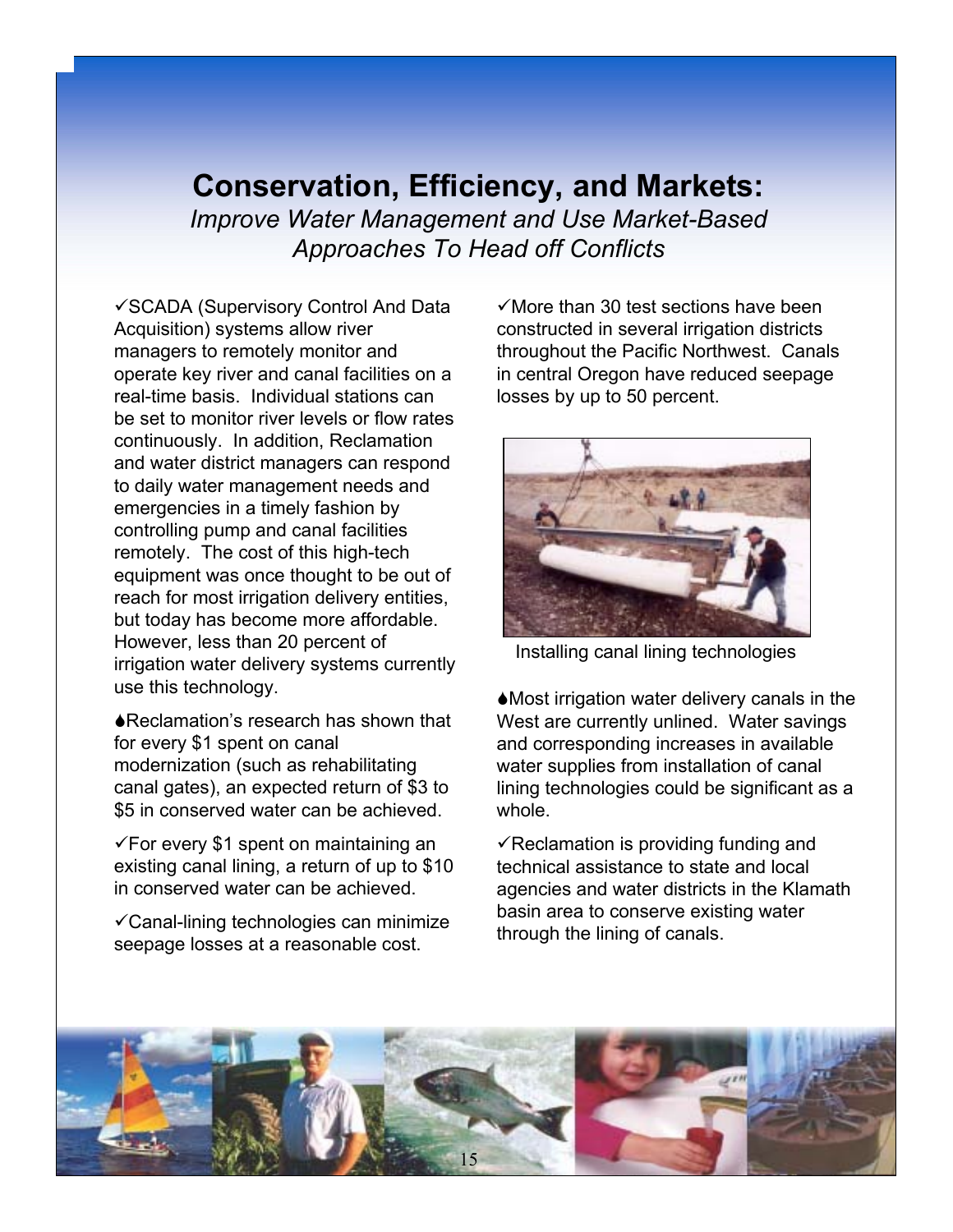$\triangle$  Accounting for irrigation water deliveries plays a vital role in an effective water management system. Improvements in design and construction of new measuring devices allow water to be accurately measured. These devices could become the foundation for improved water management in the **West** 

![](_page_15_Picture_2.jpeg)

Solar-powered headgate

 $\checkmark$ The Ochoco Irrigation District in central Oregon lost approximately 40 cubic feet per second (cfs), or 25.8 million gallons per day, at the end of their irrigation system. The District, in partnership with Reclamation, dramatically cut its daily losses by 75% after installing advanced water measurement equipment. In the last two irrigation seasons, these improvements have allowed the district to provide irrigation water for a longer period of time, even though both the 2001 and 2002 water seasons have been drought years in central Oregon.

**AWater banks and markets are essential** to avoiding crises in critical areas of the West. The use of water banks and markets is sometimes a source of concern to agricultural areas and the communities that support them. However, the Department of the Interior strongly supports the use of these mechanisms to allow water to be shifted between competing water uses because they are based on a recognition of the validity of existing rights. Water banks also avoid or reduce the conflict, crisis, and heartache that results when water uses are changed through regulatory or other means. More importantly, water banks can provide a mechanism for preserving irrigated agriculture and meeting other water supply needs.

 $\checkmark$ A critical component of the "CalFed" process in the Central Valley of California is the innovative Environmental Water Account. This account provides a mechanism for state and federal governments to purchase water from willing sellers in order to meet important ecological restoration goals in the San Francisco Bay Delta region.

![](_page_15_Picture_8.jpeg)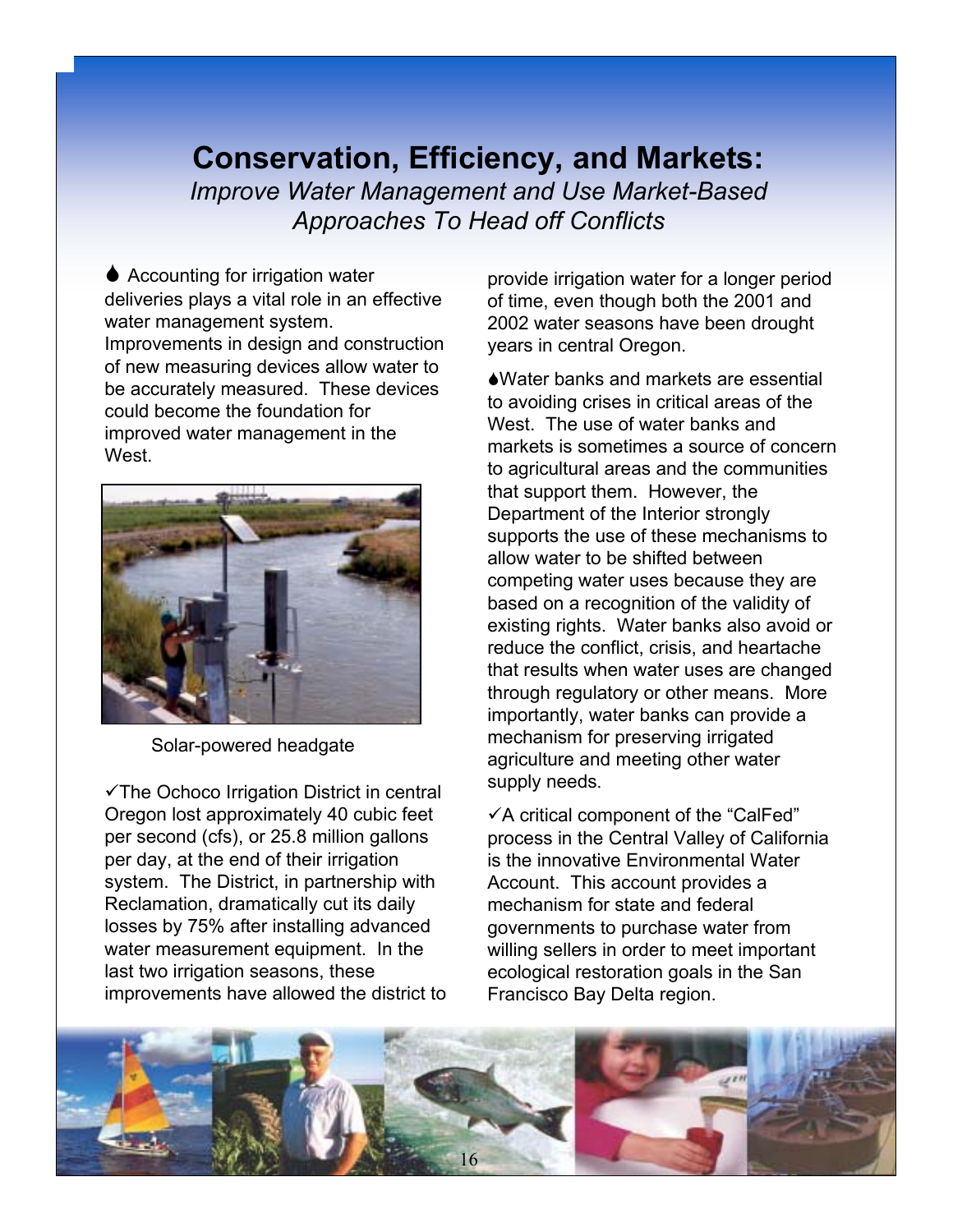$\checkmark$  A form of "water bank" has been in operation in Northern Colorado for over 50 years. Water delivered from the federal Colorado-Big Thompson Project (C-BT) can be rented on an annual basis between agricultural water users and municipalities within the Project. Once the buyer and seller have reached agreement on the price, water is transferred when the seller simply sends a postcard to the water district that manages the water from the C-BT Project. Permanent transfers of water within the District can occur between willing buyers and sellers in a process that takes months, not years, to complete with transaction costs of a few thousand dollars. Over the years, municipalities have acquired additional Project water to meet the needs of their growing populations during droughts. However, a substantial amount of the municipally-held water supplies are rented back to farmers in normal years. This combination of permanent transfers and annual rentals has allowed the region to meet the needs of a growing population *and* protect a very important agricultural economy.

 $\checkmark$  A dynamic similar to the one in Northern Colorado is currently developing in California, where farmers have the option to sell water on a short term basis to urban areas within California that have short term needs. This flexibility allows farmers an additional option in years when the market for agricultural products will not produce an acceptable rate of return, and preserves their ability to stay in production in the long term.

 $\checkmark$ Three Idaho water banks enable water users to transfer their surplus storage entitlements to other uses. These water banks helped provide in-stream flows for ESA-listed species of salmon. While controversial, it prevented conflict between traditional water users and the federal government in the implementation of the ESA.

 $\checkmark$  In 2000, the State of Colorado authorized a five-year water banking program for the Arkansas River Basin to help farmers receive revenues for temporarily leasing their water to others, with the water rights remaining in agriculture.

![](_page_16_Picture_5.jpeg)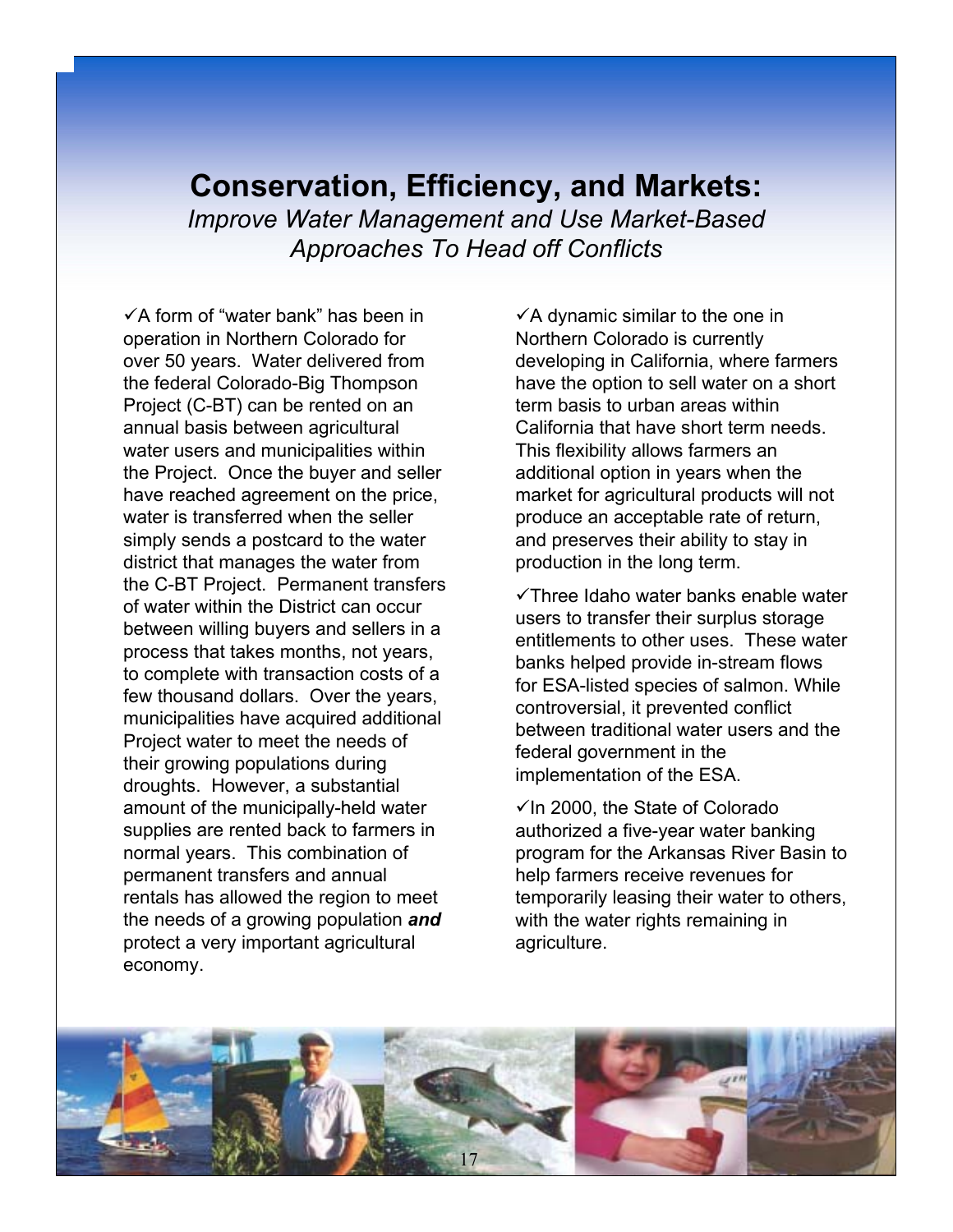♦ Interagency efforts to coordinate both existing and new water conservation programs would improve the return on federal dollars already being spent "on the ground," allowing for marked improvements in water management.

 $\checkmark$ The USGS will enhance groundwater monitoring and stream flow-measurement systems in critical areas of the West. This will improve drought evaluations, predictions, and long-term resource planning. States, tribes, and localities would maintain their important role in setting priorities for these enhancements.

 $\checkmark$  Improvements in the coordination of collection and management of snow pack and runoff data in critical watersheds will allow water managers to predict and plan for water shortages earlier than current systems.

 $\checkmark$  Reclamation and USGS are partnering on the Watershed River System Management Program to create models that will help farm agencies, drought planners, and others better understand the unique aspects of the basin when they make critical decisions.

![](_page_17_Picture_5.jpeg)

Reclamation and the USDA Natural Resource Conservation Service will continue to construct and manage SnoTel sites across the West that measure and record real-time snow pack data used to develop runoff forecasts for entire watersheds. Such partnerships would be expanded to include watersheds that are suffering shortages of both water and adequate data used to predict and forecast water supply.

![](_page_17_Picture_7.jpeg)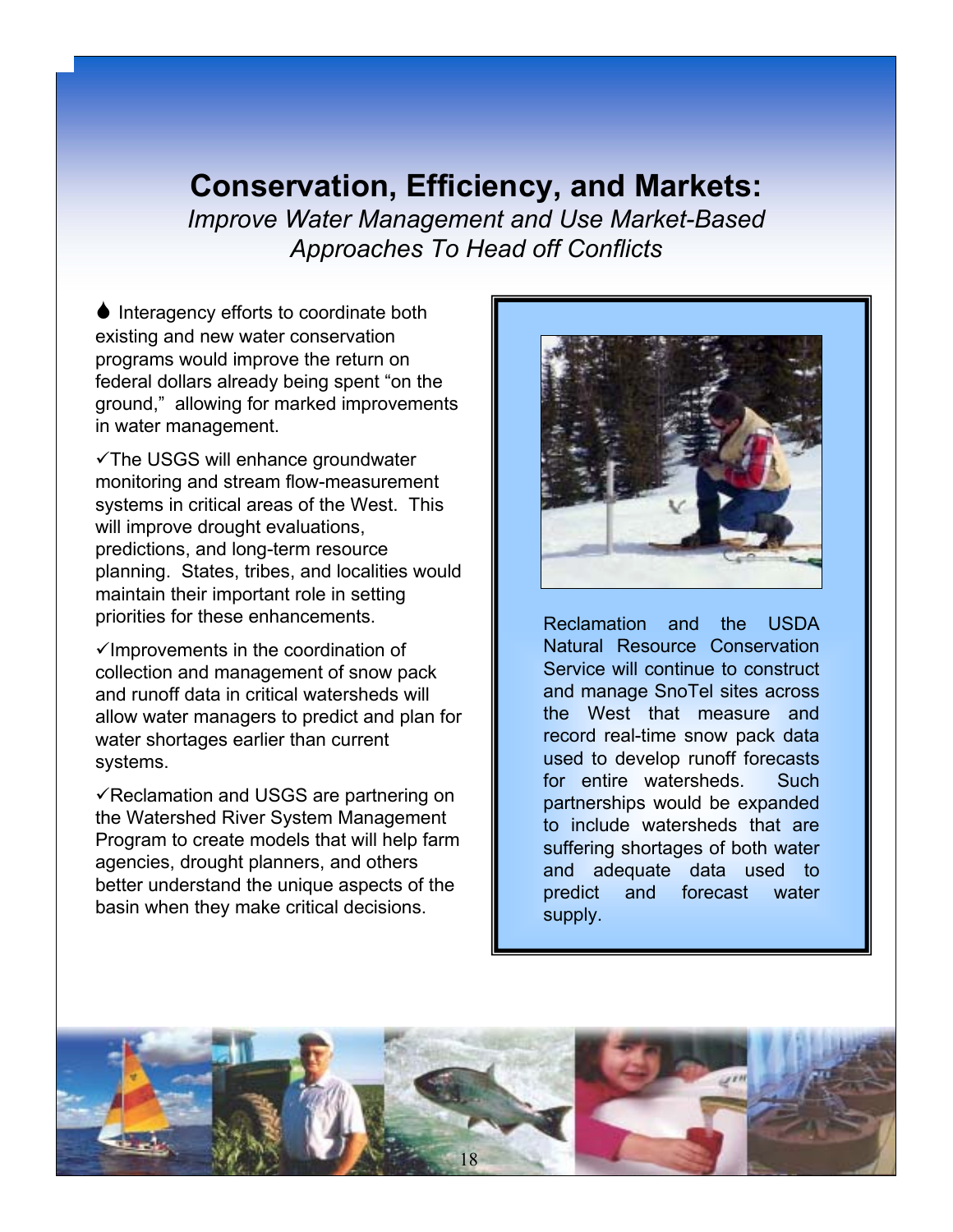## **Collaboration:** *Cooperative Approaches To Resolving Conflict*

**S**ignificant water supply crises must be addressed

in advance of the crisis. Collaborative processes that are based on recognition of the rights and interests of the stakeholders allow the problem solving that maximizes the opportunity for innovation and creativity.

2

 $\bullet$  One of the most important aspects of intelligent water management in the West is to have a system that allocates available water supplies in a rational manner when there is not enough to meet all demands for water.

Congress has decided that, except in limited circumstances, states should have the authority to allocate water within their boundaries. Congress has also required that federal needs for water must respect prior rights to water created under state law, and that both federal and nonfederal needs for water

![](_page_18_Picture_5.jpeg)

must be integrated into a single priority system in states that follow the doctrine of "prior appropriation."

The integration of claims to water typically occurs in court proceedings. These proceedings or "adjudications" can be complex and take decades to complete. The problem is that until these

![](_page_18_Picture_8.jpeg)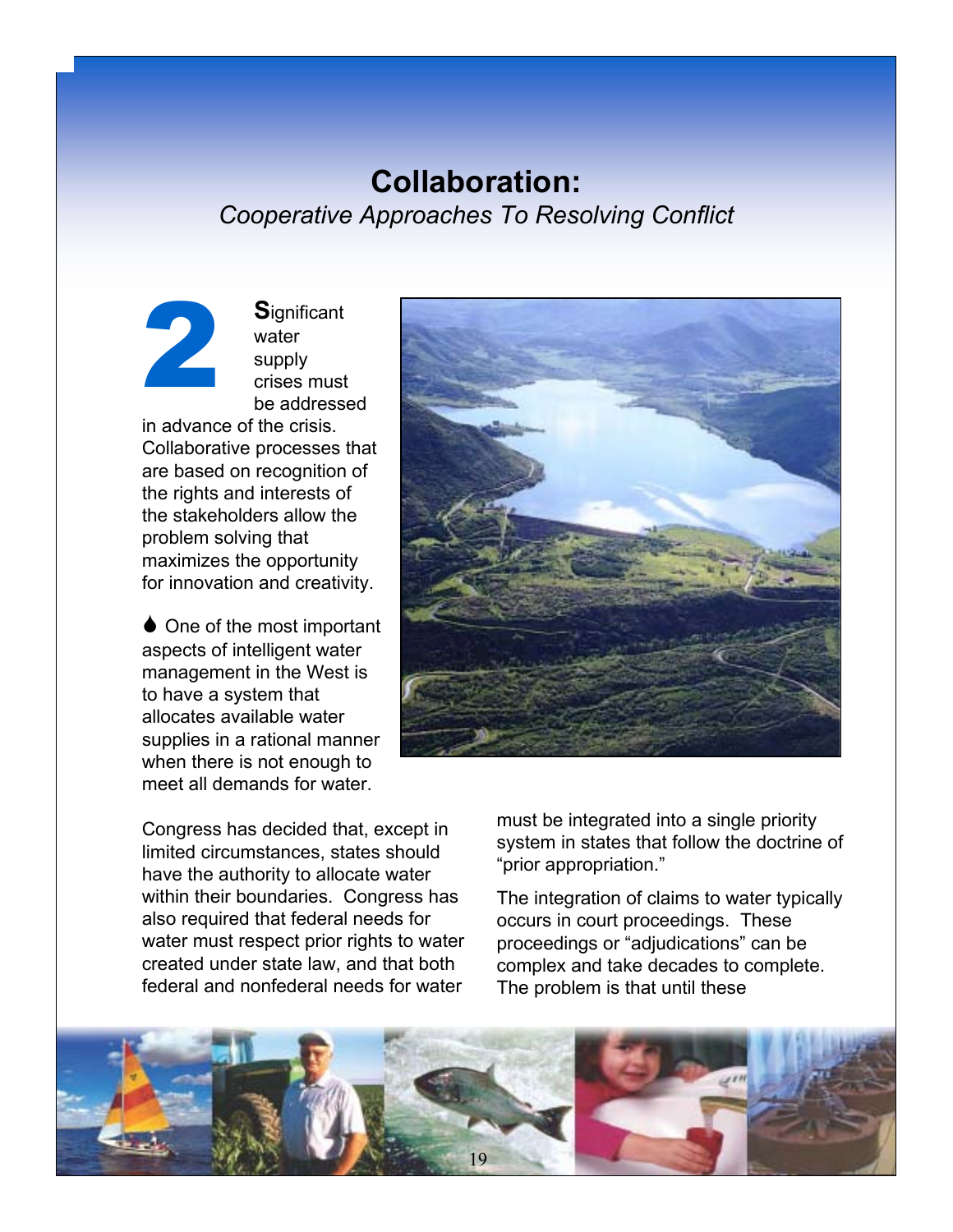## **Collaboration:** *Cooperative Approaches To Resolving Conflict*

proceedings are completed, water managers do not know how to allocate water in times of scarcity. The resulting uncertainty over "who owns what" causes chaos and conflict. The Department of the Interior is committed to working with states, tribes, and interested stakeholders to find ways to accelerate these proceedings in order to protect existing federal and nonfederal rights.

 $\triangle$  A common element of many of the potential crises identified in Water 2025 is the need to provide for water supply for people, cities, and farms in a manner that also attains the goals of the federal Endangered Species Act. Success in meeting this challenge almost always requires a collaborative effort between stakeholders, as is demonstrated by the success of the Upper Colorado River - San Juan Endangered Fish Recovery Programs. These Recovery Programs provide for the recovery of endangered species and the continued use and development of water for people, for cities, and for farms. A similar effort is underway in the Central Valley of California, where the "CalFed" process has brought diverse stakeholders together in an effort to protect and restore important ecological resources *and* protect the people and economy of California.

These large scale efforts to meet the needs of people and the environment are based on several realities. First, the twin goals of recovery of endangered species and meeting the water needs of people who live in these areas cannot be attained when the issues and resources are locked into a cycle of short term litigation and decisionmaking. Long term Biological Opinions issued under the Endangered Species Act are essential to the long term planning and predictability that both people and endangered species need. Second, public support for the state, private, and federal commitments that is required to meet these twin goals is essential. Stakeholders typically will not commit public or private resources to water supply development and endangered species recovery efforts without an assurance that the benefits of their investment of resources will not be swept away by short term decision making.

![](_page_19_Picture_5.jpeg)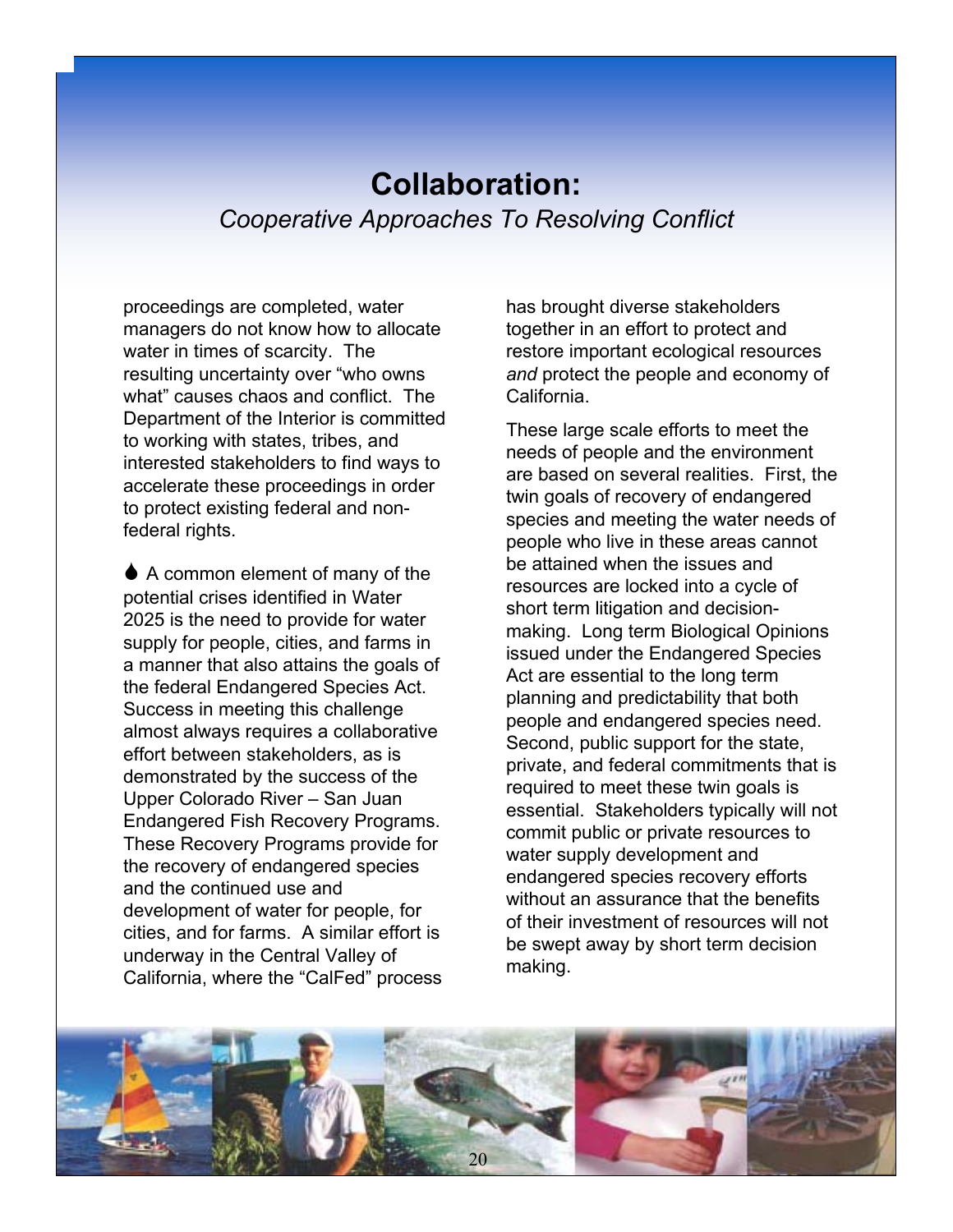## **Collaboration:** *Cooperative Approaches To Resolving Conflict*

![](_page_20_Picture_1.jpeg)

The 4-C's in action: Conservation through Cooperation, Communication, and Consultation

 $\bullet$  Collaboration between stakeholders can also result in a resolution of longstanding conflicts. Interior will partner with state and local governments, tribes, water users and conservation groups to improve river systems.

"For more than 2 decades, the East Bay Municipal Utility District and several localities struggled over the management of the Sacramento River, thus disrupting the efficient use of water. Through facilitation sponsored by the Bureau of Reclamation, a sustainable and locally developed agreement was reached.

![](_page_20_Picture_5.jpeg)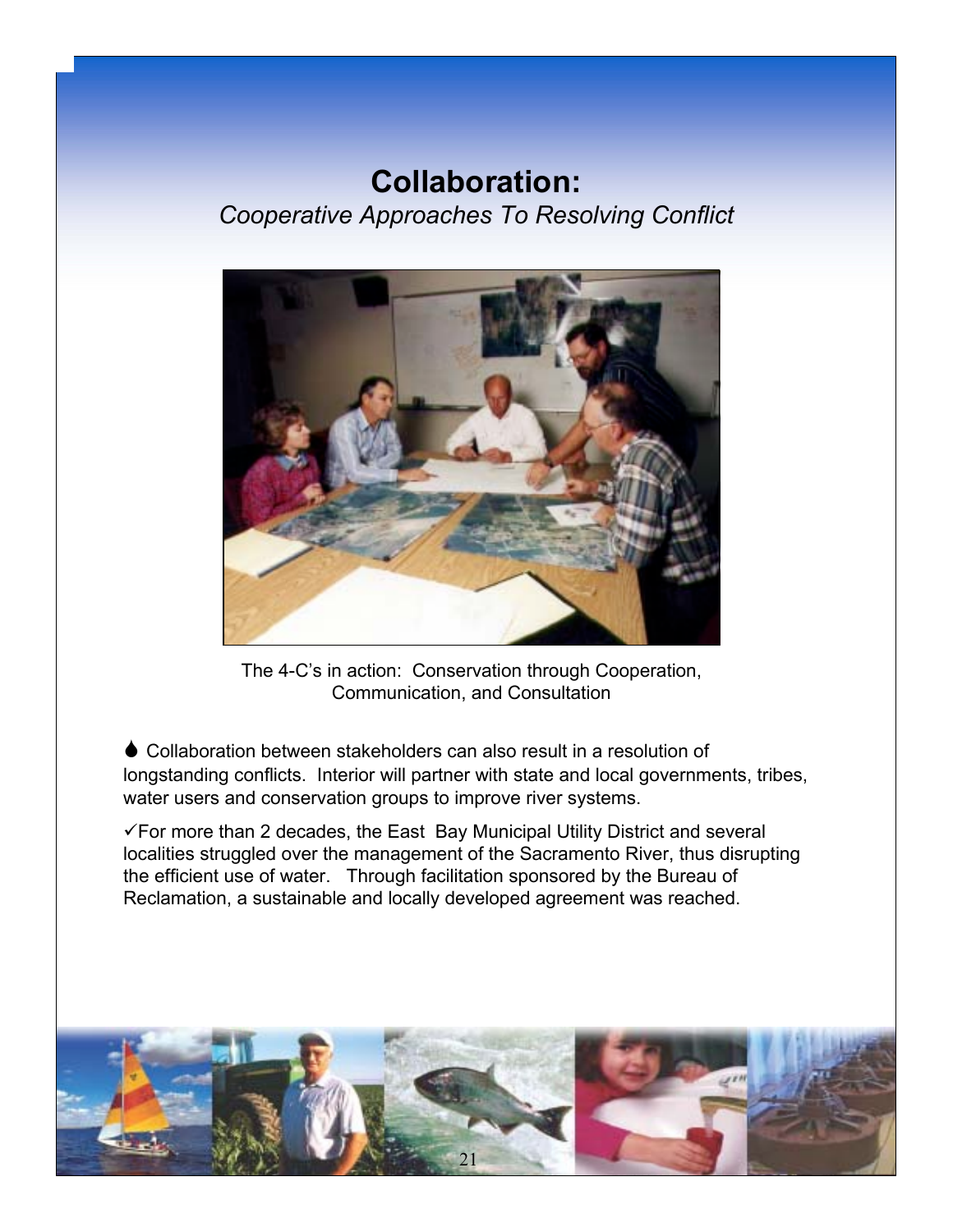## **Improved Technology:** *New Sources of Water*

![](_page_21_Picture_1.jpeg)

**W**astewater, salty and other impaired water can be purified to increase their utility. Water 2025's

goal is to significantly aid technological advances and identify new supplies. Interior can facilitate research to reduce the high costs that slow adoption of new water purification technologies.

 $\checkmark$ A part of the effort to identify new potential sources of water would be to task the U.S. Geological Survey (USGS) with the comprehensive study of untapped but impaired supplies, with a focus on those places with a high probability of water demands exceeding supplies by 2025.

Various private entities, academic institutions, and state and federal agencies are engaged in research that could be better coordinated and focused. Recent reports to Congress on potential projects, along with a water desalination research roadmap now under review by the National Research Council, should guide research.

Reducing desalination costs, for instance, could enable the cost-effective treatment of brackish groundwater in traditionally water-short areas. In some rural communities and Indian reservations, this salty groundwater is unusable for human consumption, limiting growth and prosperity. Although one alternative is to pipe fresh water from rivers and reservoirs miles away to these water short areas, desalination could offer less expensive and droughtproof alternative while providing reliable and high quality water supplies to these communities.

![](_page_21_Picture_7.jpeg)

Remote water data collection technology

![](_page_21_Picture_9.jpeg)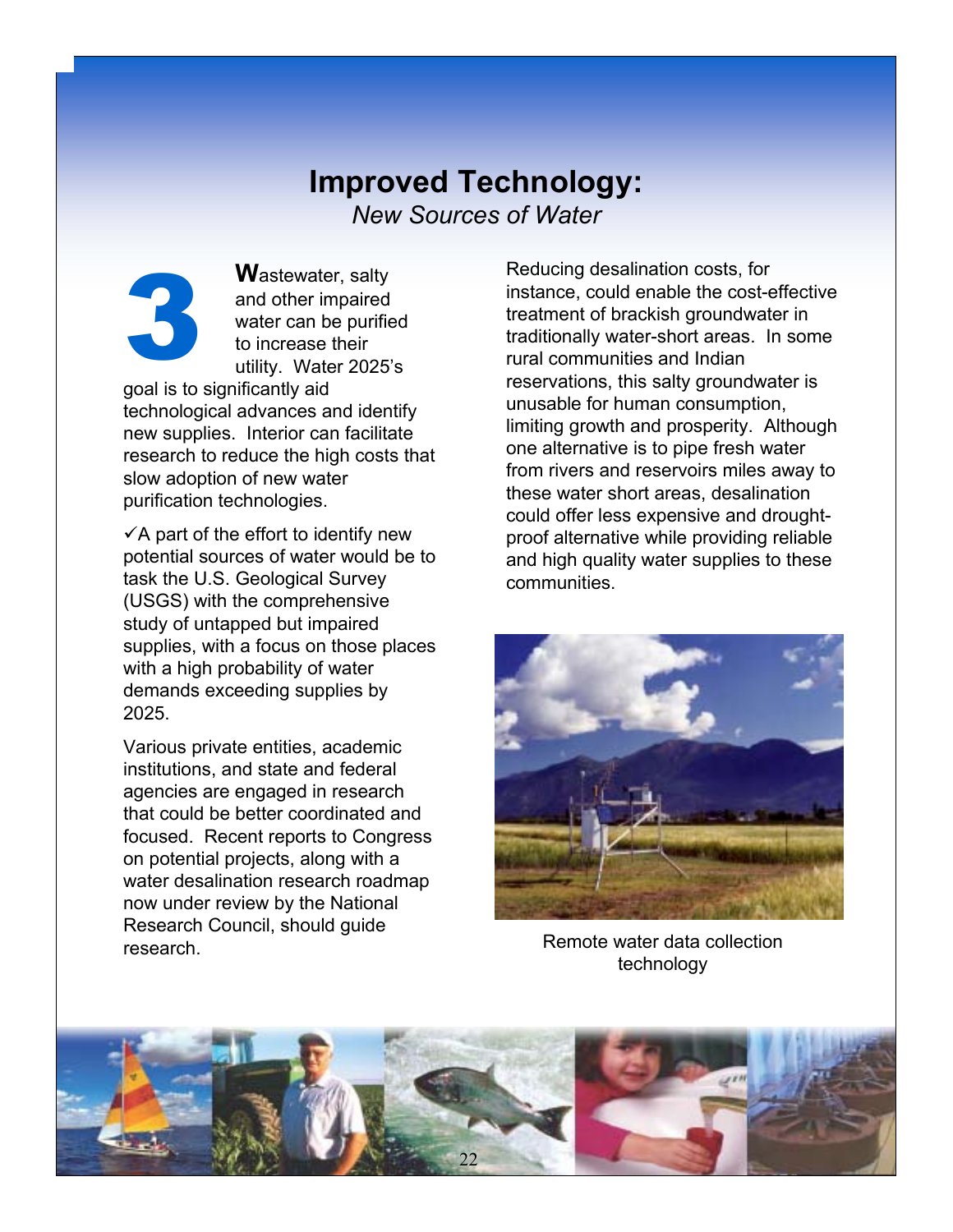## **Improved Technology:** *New Sources of Water*

![](_page_22_Picture_1.jpeg)

Reverse osmosis water treatment plant

 $\bullet$  Interior will seek to facilitate the implementation of desalination and advanced water treatment through improved interagency coordination of research and focused investments to areas most needing planning support.

 $\checkmark$  Past collaboration and dissemination of information has led to great technological advances. The Bureau of Reclamation, in cooperation with other federal agencies, can facilitate technology development and transfer, evaluate product capabilities, and assess research gaps and new technologies.

![](_page_22_Picture_5.jpeg)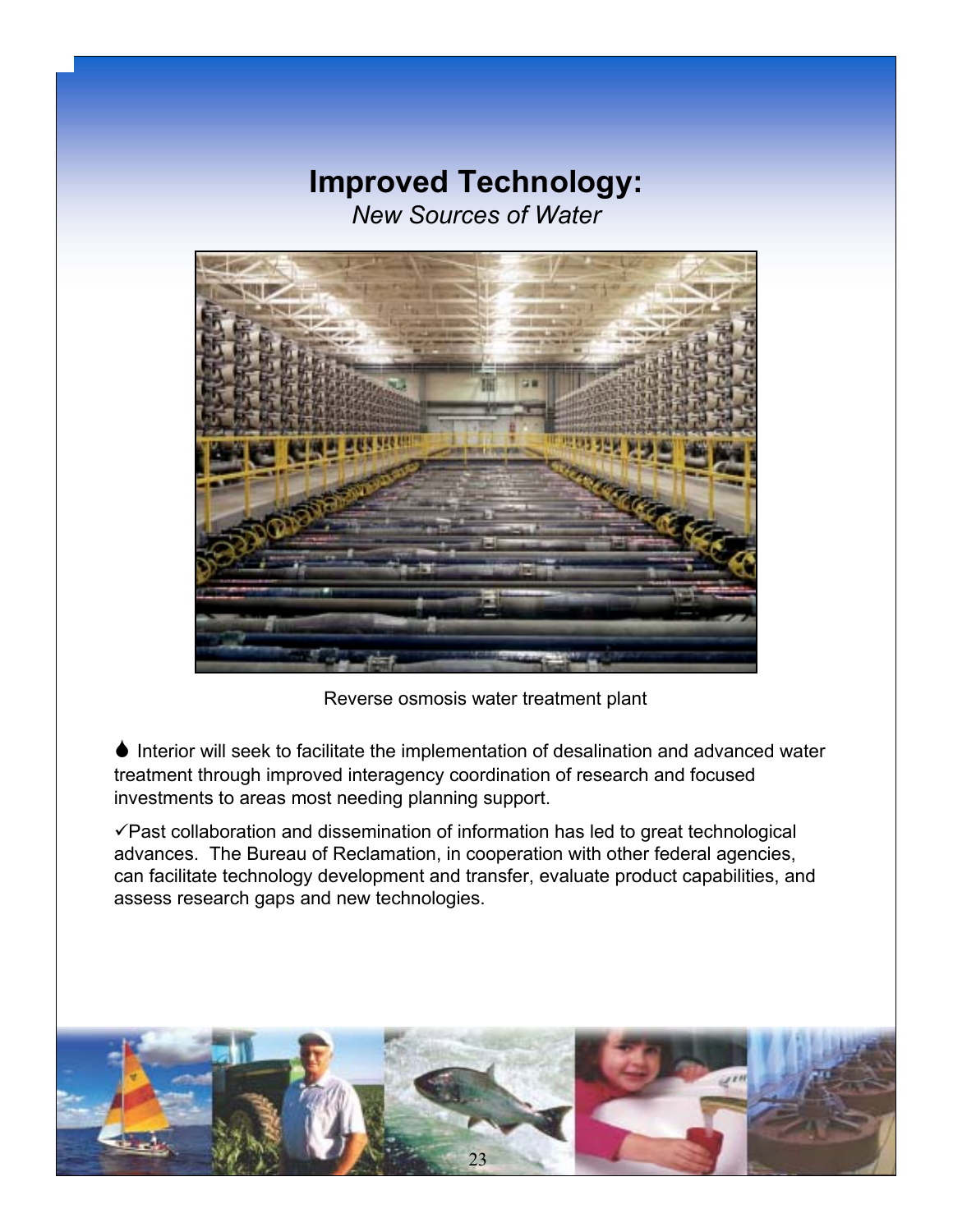### **Institutional Barriers and Interagency Cooperation:**

*Remove Institutional Barriers to Improve Water Management*

**I**n some areas of the West, federal facilities have excess capacity during certain times of the year that could be used to satisfy unmet demands elsewhere. This excess capacity is, however, sometimes not available due to policy or legal constraints. In some cases, this additional capacity can be made available with appropriate changes in Interior policy. In other cases, legislative action could be considered. The use of this excess 4

![](_page_23_Picture_3.jpeg)

Salmon migrating through fish ladder

capacity could minimize or avoid the need to build new infrastructure to address additional water needs.

 $\checkmark$  In Colorado, an effort has been made to provide excess storage space in Reclamation's facilities to non-project irrigation districts and other water users for storage of their water during the continued drought.

 $\checkmark$  In California, Reclamation is working with the state to facilitate operations and take advantage of under-utilized pumping capacities at the southern end of the Sacramento-San Joaquin Delta. By sharing pumping capabilities, additional opportunities will be provided to both the state and federal projects to move more water where it is needed while reducing impacts to fish and protecting local irrigators.

## Optimize the use of existing water supply infrastructure

![](_page_23_Picture_9.jpeg)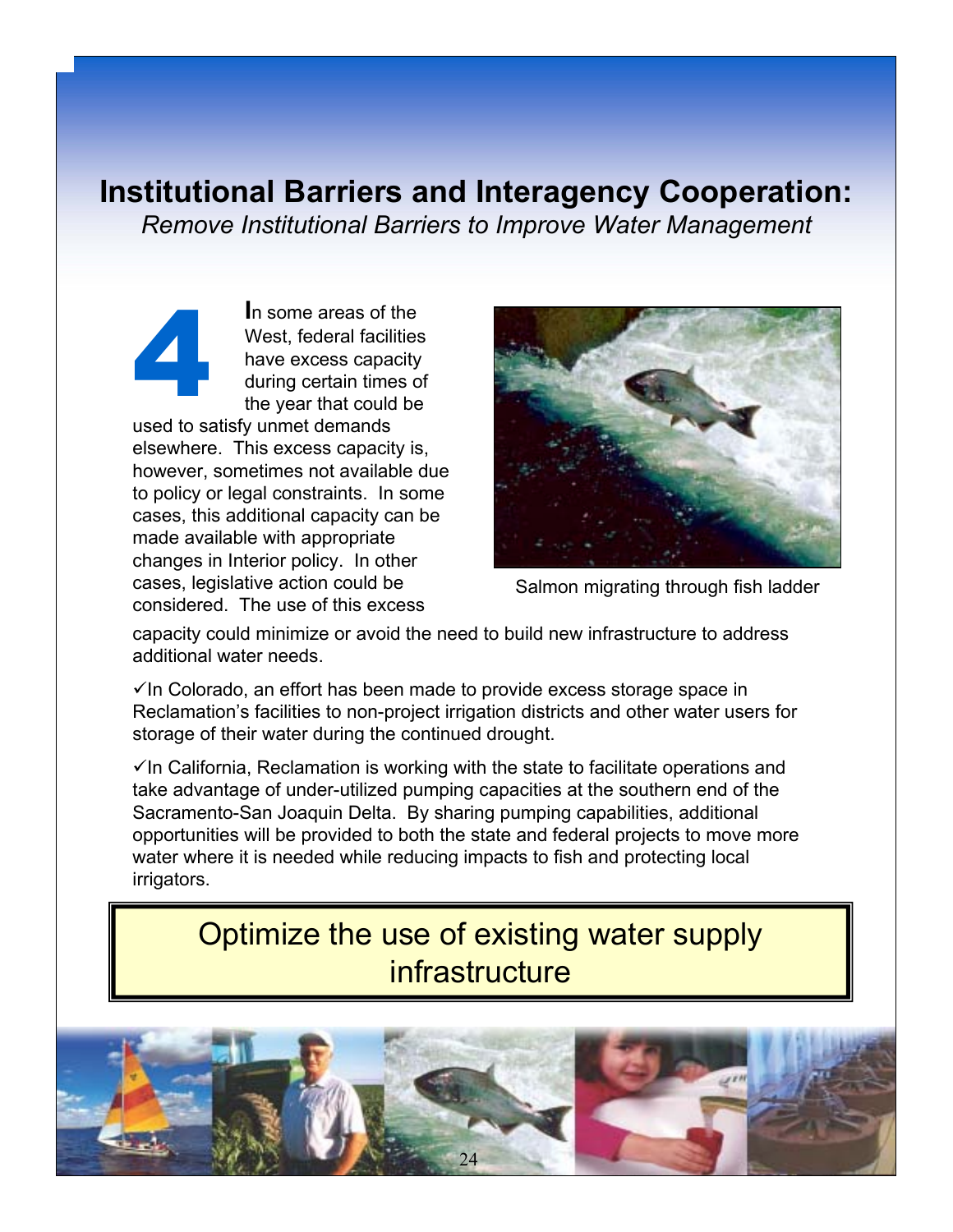#### **Institutional Barriers and Interagency Cooperation:** *Coordinate Among Federal Agencies*

 $\bullet$  Interior will cooperate with other federal agencies to more effectively focus federal dollars on critical water short areas, coordinating to enhance water management preparedness.

 $\checkmark$ Through active support of the National Drought Monitoring Network, Interior will help accelerate the development of an important tool to drought preparedness.

 $\checkmark$ The Departments of the Interior and Agriculture will create Drought Action Teams to focus scarce resources quickly where and when they are needed.

 $\checkmark$ The USGS will team with other agencies to create a monthly Water Resources Assessment that will be available online so that decision makers can better understand the water supply component of drought conditions.

Interior interacts with many different stakeholders, including farmers, ranchers, cities, tribes, conservation groups and others. As part of the effort to establish the National Drought Monitoring Network, Interior believes that one-stop shopping for Western water users on a single government website will aid in problem solving, particularly in critical areas. Such a site can provide information on snow pack, runoff, river operations, forecasting, and drought prediction. This effort will be consistent with the President's Management Agenda initiative furthering e-government.

Drought Action Teams will enable each department to respond quickly to emerging water supply shortages, and to coordinate the implementation of existing programs to maximize the benefits of available resources. Upon the concurrence of both secretaries that an extreme water shortage event is likely to exist in a particular area, a Drought Action Team will be created for that area. Each team will include department-level policy staff in addition to appropriate staff from bureaus or agencies within each department. It is anticipated that these teams will exist only for the limited time required to ensure that DOI and USDA resources are being applied in a coordinated and streamlined manner.

![](_page_24_Picture_7.jpeg)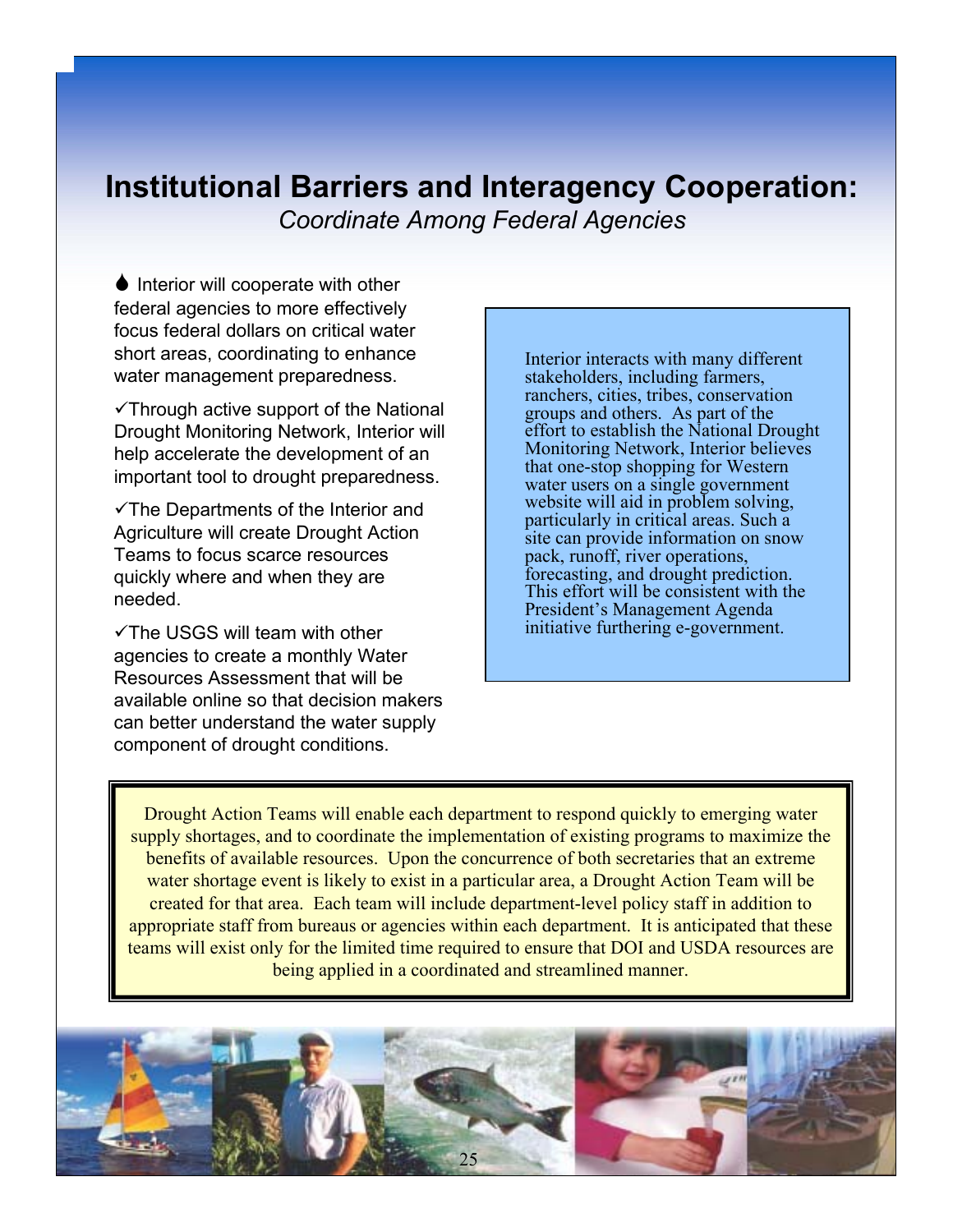# **Water 2025 Will:**

• Facilitate a cooperative, forward-looking focus on water short areas of the West;

![](_page_25_Picture_3.jpeg)

♦ Help to stretch or increase water supplies to satisfy the demands of growing populations, protect environmental needs, and strengthen regional, tribal and local economies;

![](_page_25_Picture_5.jpeg)

• Provide added environmental benefits to many watersheds, rivers, and streams;

![](_page_25_Picture_7.jpeg)

 $\blacklozenge$  Minimize water crises in critical watersheds by improving the environment and addressing the effects of future droughts on important local and tribal economies; and

![](_page_25_Picture_9.jpeg)

 $\bullet$  Provide a balanced, practical approach to water management for the next century.

![](_page_25_Picture_11.jpeg)